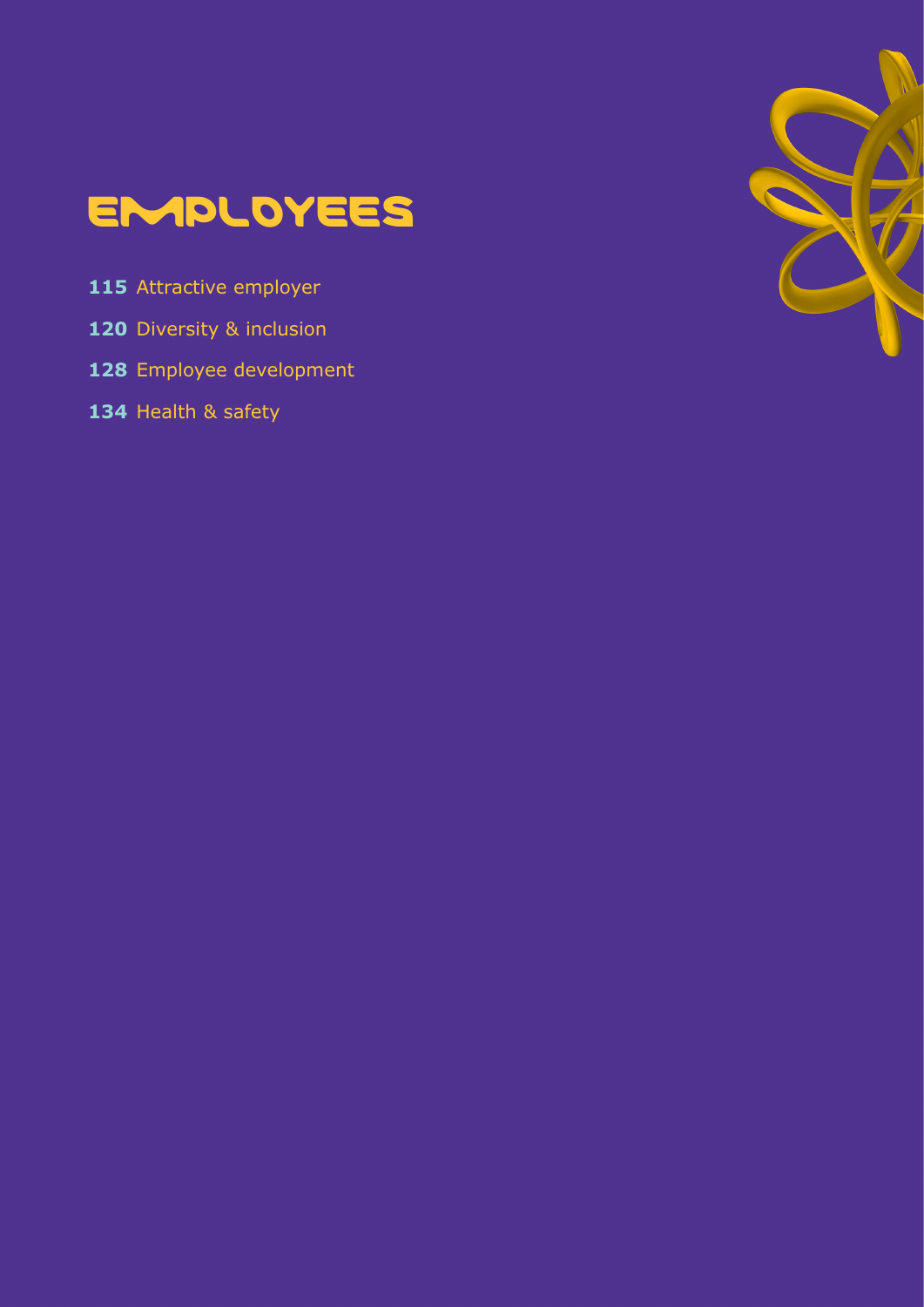# Attractive employer

A culture that gives employees a strong sense of belonging is a driving force of our business. Our workplace embeds our values, balances flexibility and focuses on performance, trust and empowerment. This not only increases our employees' productivity, but also creates a competitive advantage to attract potential candidates to join our company while retaining our existing talent.

### Our approach to being an attractive employer

#### Attracting and retaining talent

We believe that curiosity can make great things happen. We therefore aim to provide an environment that gives our employees plenty of **scope for creativity** and sparks their desire to innovate. Our [employer brand](https://www.emdgroup.com/en/careers/why-work-with-us.html) communicates this mindset to the outside world. Through our slogan "Bring Your Curiosity to Life", we show applicants what they can expect and what they can contribute when they join our company.

Diversity, equity and inclusion are integrated in our attraction and selection activities. We train our recruiters to avoid unconscious bias during interviews and ensure that all new employer branding campaigns follow diversity criteria.

In 2021, we started using a new technology to support gender-neutral language, for example when creating job advertisements. Additionally, we included a dedicated "diversity" section in our interview guide, helping hiring managers to keep inclusivity top of-mind.

We work across countries to understand cultural norms that allow our colleagues to bring their best self to work. Attracting applicants with diverse backgrounds remains a top priority for us because we believe this gives us a competitive advantage as we expand our employee base.

#### Employee engagement

We seek to understand the needs of the people and therefore regularly conduct **employee surveys**, both Groupwide and within selected countries, individual business sectors or specific projects. These surveys are an integral component of our corporate feedback culture. They facilitate open communication between managers and employees to identify improvement opportunities and showcase areas where we have listened, learned and evolved.

#### Work and life in balance

We understand the importance of balancing the demands of work and personal life to ensure a productive and motivated workforce. We focus on creating the best possible working conditions for our people. This includes physical, mental and financial well-being, combined with flexible working options. In many countries, our employees can already set their own working hours by making use of **part-time working models adapted to local requirements**. In Brazil, Germany, India, and the United States, where around 53% of our workforce is based, we offer parental leave conditions that exceed the respective minimum statutory requirements.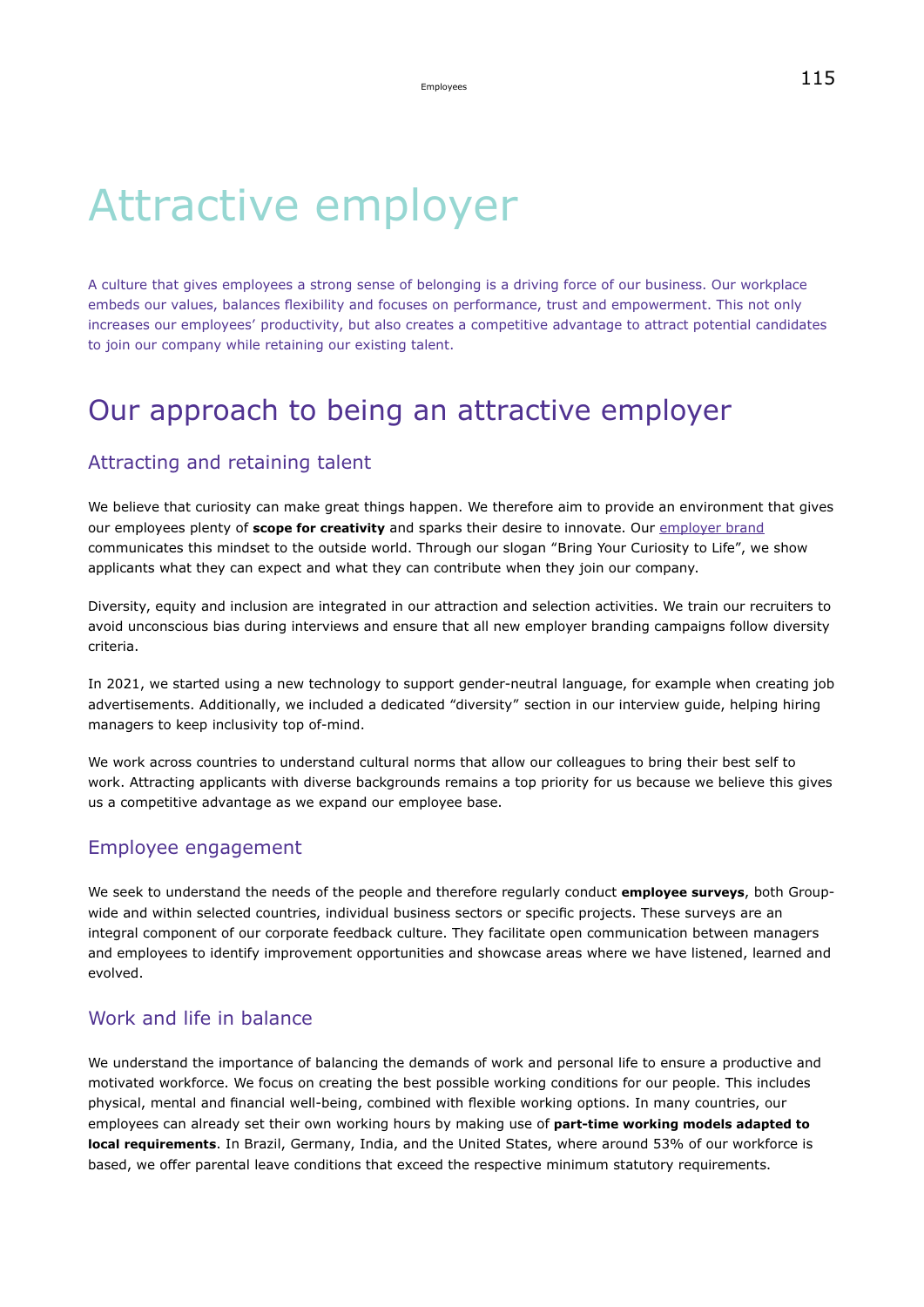### Roles and responsibilities

The Human Resources (HR) department is responsible for advising all business sectors and Group functions on matters concerning our human capital. The HR team addresses the needs of our employees, organizational topics and company culture. Across all our sites, HR employees work together with leaders from various functions and business sectors to employ strategies to engage our people in line with Group-wide HR guidelines and requirements, including attractive compensation models and benefits. Every two to three years, we carry out internal audits to check that the guidelines are being implemented.

The Chair of the Executive Board and CEO is responsible for Group Human Resources. Our Chief HR Officer, who leads the HR function and oversees all our HR activities, including Diversity, Equity & Inclusion (DE&I), reports directly to her. Our Business Services unit oversees the operational tasks of human resources work, such as drafting contracts and payroll accounting. The Chief Financial Officer has responsibility for this unit.

The Engagement and Inclusion unit within our HR organization is responsible for employee engagement, diversity, equity, and inclusion and also develops and manages our employee surveys.

We include **local employee representatives** in our company's decision-making processes. In Germany, ten of our subsidiaries have works councils and 26 of our subsidiaries across eight other European countries have employee representative bodies (Austria, Belgium, France, Ireland, Italy, the Netherlands, Spain, and Switzerland). In Germany, 58% of all employees are covered by collective agreements (13% of our workforce).

In Germany, local works councils and the Group works council represent our employees, regularly discussing topics such as compensation, working hours and organizational realignments. The Senior Executives Committee promotes the interests of our senior leaders in Germany and meets on a monthly basis. The Euroforum represents our employees at the European level. Focusing on the economic situation, employment rates and significant changes within our Group, this body covers all EU countries, as well as Switzerland, Norway and the United Kingdom, although not all countries have their own delegates. A regular exchange and an annual meeting of the Euroforum delegates also take place.

### Our commitment: Group-wide policies and guidelines

We are dedicated to upholding the appropriate and **fair labor and social standard**s stipulated in our Group-wide [Social and Labor Standards Policy](https://www.emdgroup.com/content/dam/web/corporate/non-images/company/responsibility/us/regulations-and-guidelines/Social-and-Labor-Standards-Policy-Website-US.pdf). It complements the provisions of our [Human Rights Charter](https://www.emdgroup.com/content/dam/web/corporate/non-images/company/responsibility/us/Merck_KGaA_Darmstadt_Germany_Human_Rights_Charter.pdf) and our [Code of](https://www.emdgroup.com/content/dam/web/corporate/non-images/company/responsibility/us/regulations-and-guidelines/code-of-conduct.pdf) [Conduct](https://www.emdgroup.com/content/dam/web/corporate/non-images/company/responsibility/us/regulations-and-guidelines/code-of-conduct.pdf) with respect to labor and social standards. These include the fundamental Conventions of the International Labour Organization [\(ILO\)](https://www.ilo.org/global/standards/introduction-to-international-labour-standards/conventions-and-recommendations/lang--en/index.htm), which cover freedom of association and collective bargaining, forced labor, child labor, anti-discrimination, equal opportunity, equal pay, working hours, occupational health and safety, and the prevention of abuse and harassment. The Social and Labor Standards Policy outlines that we do not tolerate any form of discrimination, physical or verbal harassment or intolerance in the workplace. In this way, it creates the framework for fair and respectful interaction. We conduct internal audits to ensure that our local subsidiaries comply with these principles.

We are continuously evolving our approach to when, where and how we perform our work. Our focus is on flexible hours, remote working, job sharing, and part-time working models.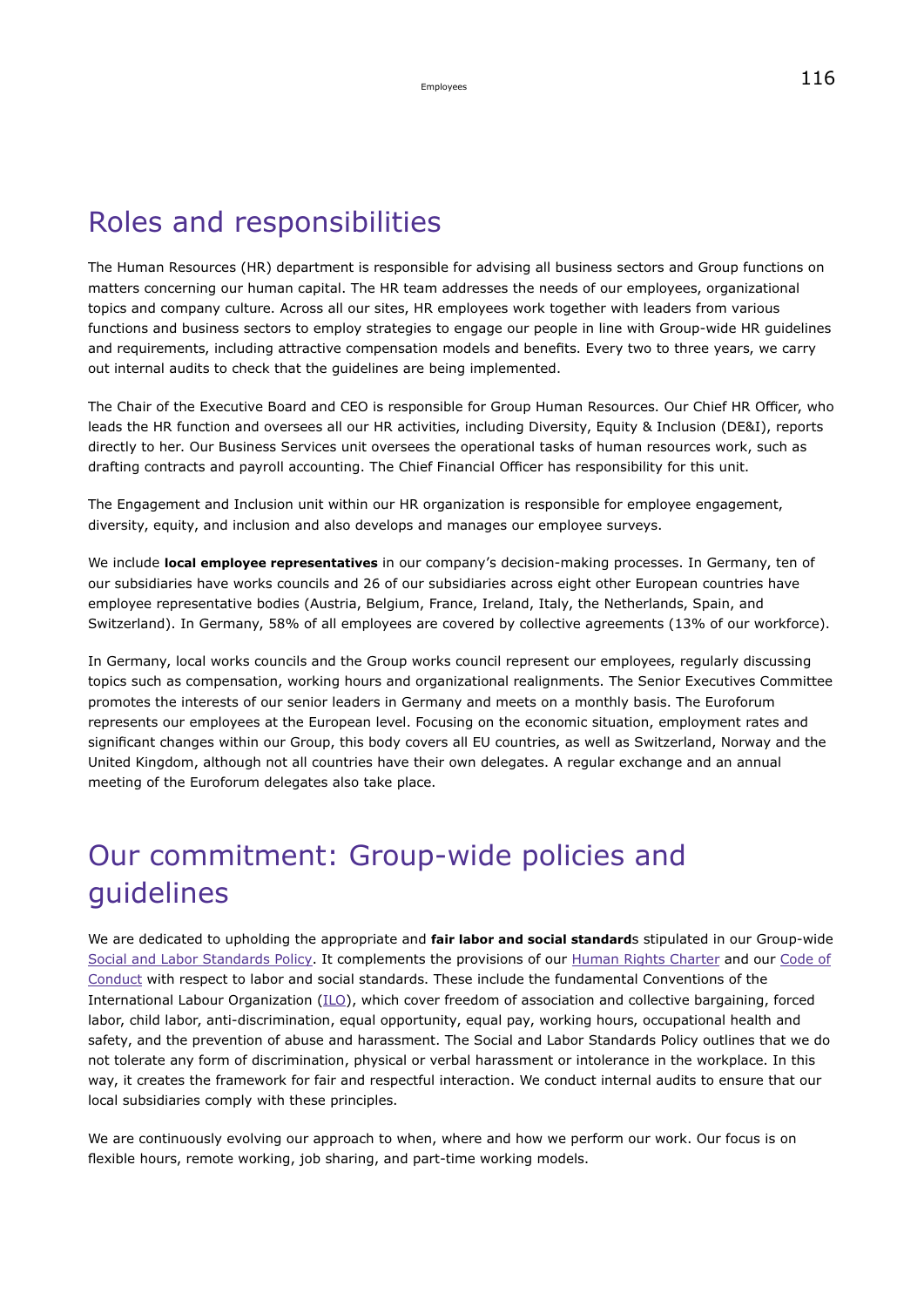In the majority of the countries in which we operate, local flexible working policies are being rolled out. These policies reflect both legal requirements as well as agreements with works councils, if applicable. Depending on the area of activity and in agreement with their supervisors, employees will be able to adopt a hybrid working model in line with their local flexible work policy. This enables them to divide their work time in a balanced way between designated workplaces and other locations, such as home offices. In addition, we offer our staff alternatives to full-time employment via part-time or job-sharing models, where legally possible. We are also creating location-independent roles with defined job requirements to attract and recruit talent from around the world.

### Attracting young generations to our company

It is crucial that we are able to attract the next generation of scientists, engineers and data specialists. Our GOglobal trainee program **enables university graduates to join our company as trainees**. Within 24 months, they gain an understanding of various departments and functions. Centered on China, Germany and the United States, the program offers international assignments, individual continuing education, mentoring and coaching. Additionally, our Life Science business sector has a similar training program with comparable benefits. Its focus is on production and logistics.

To cultivate **young academic talent**, we also offer internships in all departments to university students. Interns who perform exceptionally well are enrolled in our talent-retention program.

In addition, we regularly organize events in order to give students an insight into our company. We also take part in job fairs in Germany and abroad. University graduates can apply for a position with our company directly or complete one of our trainee programs. In addition to recruiting talented students, we also provide financial assistance. For instance, in Germany we support the scholarships granted by Deutschlandstipendium, an educational initiative of the German federal government.

### Understanding our employees

Every year, we conduct Group-wide confidential and voluntary employee surveys. The **regular exchange** between our employees, managers and leaders provides valuable information for improving the working environment and business processes. In 2021, around 50,800 people (85%) took part, and 77% of respondents are highly engaged with our company.

In addition to our annual Employee Engagement Survey, we developed and conducted pulse surveys to encourage dialogue in specific areas or units within our businesses and functions. These initiatives include monthly mood checks on employee well-being and surveys about specific areas for improvement such as our working conditions, systems and processes.

### Encouraging dialogue and rewarding ideas

We keep our employees throughout the Group up-to-date and encourage **exchange** through a number of formats tailored to specific target groups. Examples include our intranet and our international employee magazine. There are also local editions in some countries.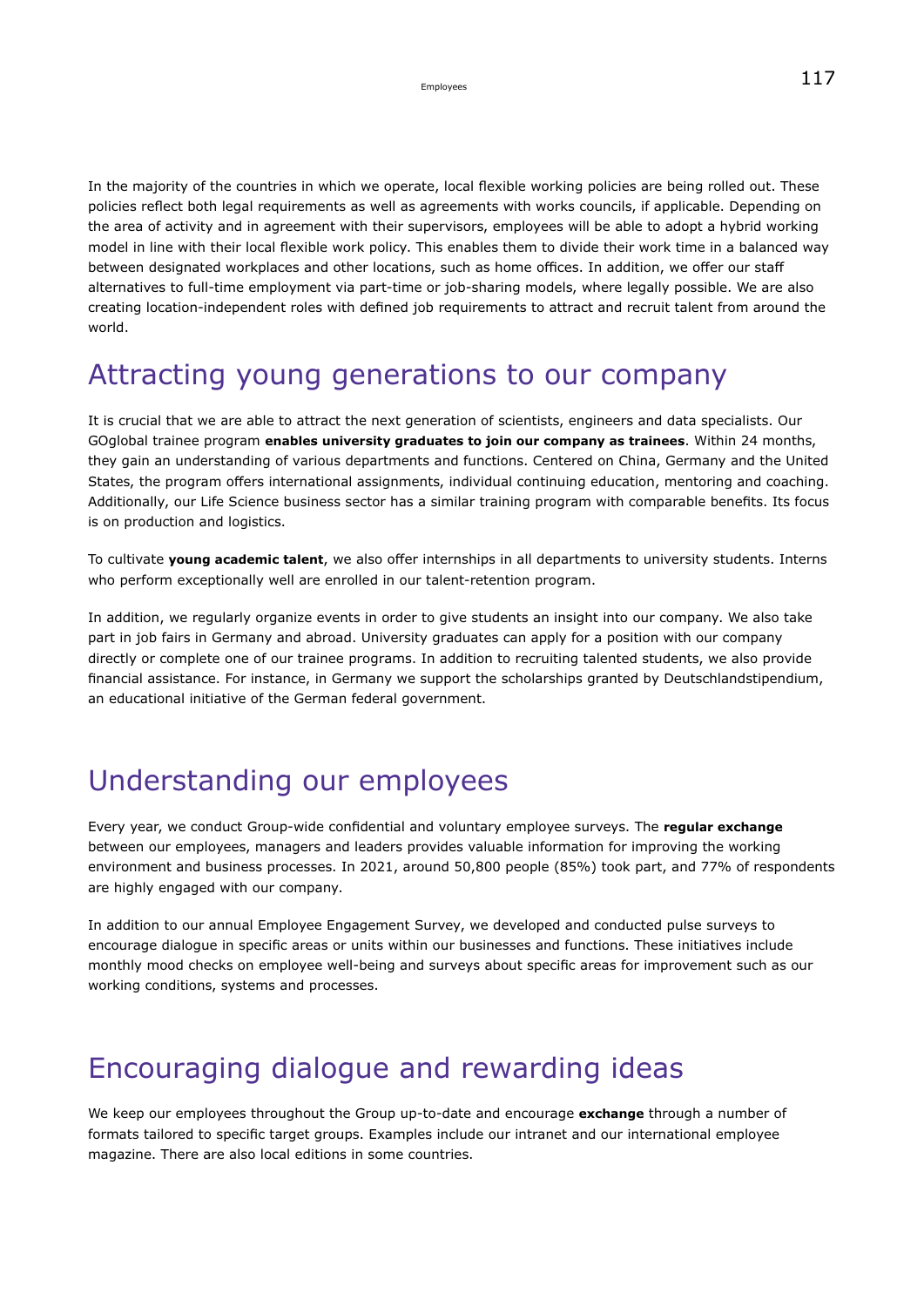Our company has a long tradition of rewarding ideas. In 1853, we became the first industrial company in the world to contractually stipulate **bonuses for successful employee implemented suggestions for improvement**, and approximately 60 years ago we laid out principles and rules for our ideation efforts. Our idea management program seeks to inspire our employees to think creatively and encourage them to contribute to the continuous improvement of our company procedures and processes.

Every year, we present **awards** to our employees in recognition of outstanding ideas, teamwork and projects.

### Performance-based pay and social benefits

We reward the performance of our employees in order to maintain a competitive edge in attracting qualified professionals. Within our Group, compensation is based on the requirements of each position as well as each employee's respective performance.

To ensure a **competitive compensation structure**, we regularly review our compensation policy based on data analyses and benchmarks. In doing so, we take internal factors and market requirements equally into account. Before adapting our compensation structure, we consult with key stakeholders, such as [employee](#page-115-0) [representatives.](#page-115-0) The pay structures within our company are based on defined criteria, such as job requirements and performance. We make no distinctions based on gender or other diversity criteria.

In addition to competitive pay, we offer attractive benefits. Our "benefits4me" package consists of three pillars. The pillar "Company Benefits" contains offerings primarily funded by the company (i.e. company pension plans, U.S. healthcare, etc.). The two other pillars ("Health and Well-being" and "Services for Life") cater for prevention and health-related benefits as well as other services (i.e. leasing offers for bicycle or IT hardware) in order to meet the multifaceted and individual life-cycle-related needs of our workforce.

### Balancing work and life

#### Supporting parents

We want to make it easier for our employees to return to work after parental leave and offer a corresponding program for parents in Darmstadt and Gernsheim (Germany). In addition, employees can make use of various related **training and networking opportunities.** We have established a similar program in the United States.

Moreover, we offer female employees in the United States eight weeks of paid maternity leave. We have also introduced five weeks of paid paternity or adoption leave there. By contrast, the statutory minimum requirement is only 12 weeks of unpaid parental leave per year. In the case of an adoption, we also reimburse up to US\$ 5,000 in adoption fees.

In 2021, 617 employees of Merck KGaA, Darmstadt, Germany (around 13% of our workforce) were on parental leave, around 55% of whom were men. In other key countries, we grant additional support benefits that **exceed the legal requirements**, such as unpaid parental leave for employees in Brazil. In India, too, we offer additional benefits with five days of paid paternity leave, although this is not legally required.

In offering these benefits, we do not differentiate between full- and part-time staff or employees with fixedterm contracts. The latter may apply for and take parental leave until the end of their employment contract.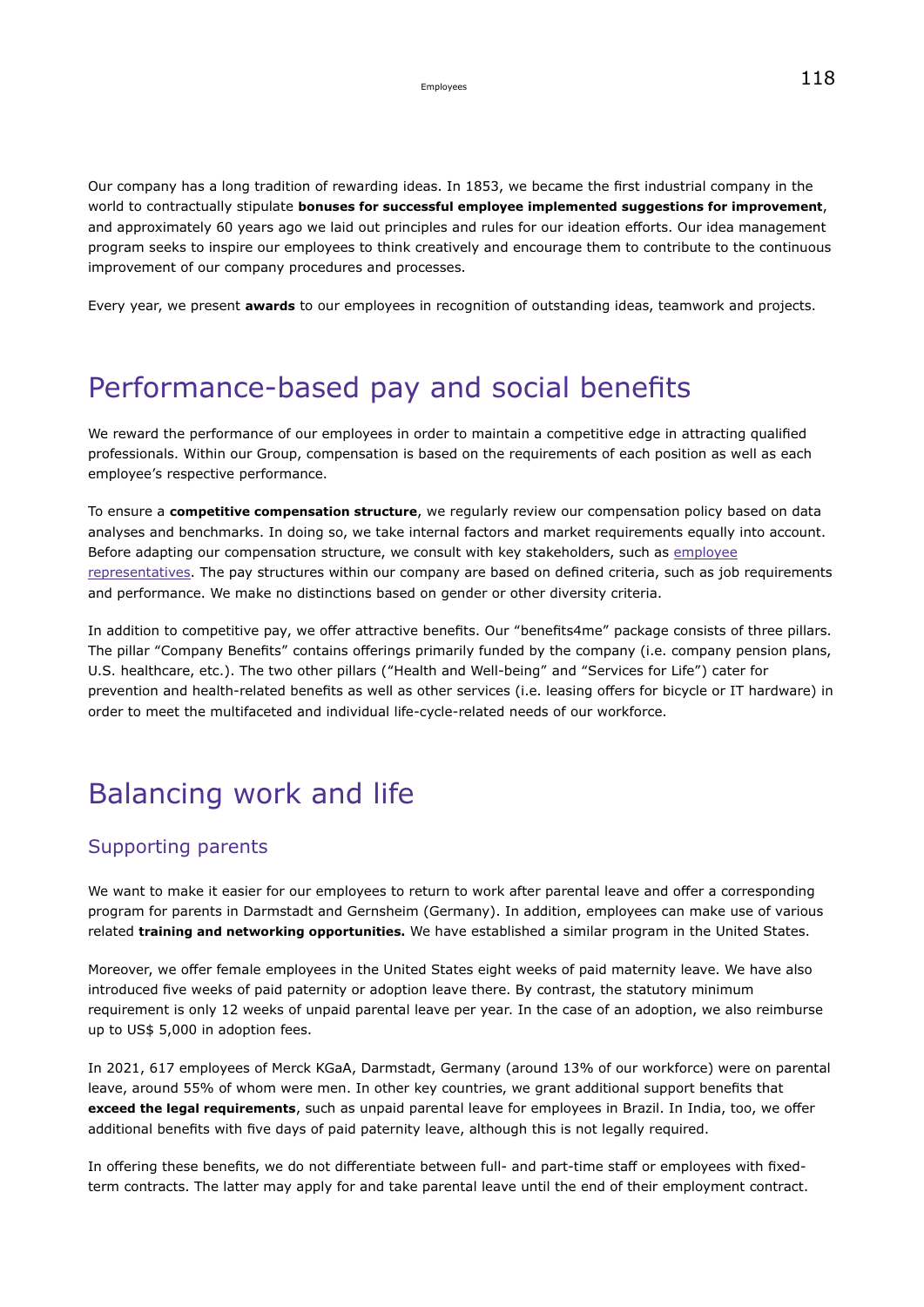#### Making sabbaticals possible

In principle, all employees of Merck KGaA, Darmstadt, Germany, Merck Healthcare KGaA, Darmstadt, Germany an affiliate of Merck KGaA, Darmstadt, Germany and Merck Real Estate GmbH, Darmstadt, Germany an an affiliate of Merck KGaA, Darmstadt, Germany, in Germany (around 19% of our workforce) can apply for a **sabbatical**, which gives them up to one year off from work. In 2021, 61 employees were on sabbatical. For personal emergencies in which an employee needs an immediate leave of absence, we offer an emergency sabbatical of up to three months. Following the example of Germany, other countries have also introduced sabbatical options (e.g. Brazil, United Kingdom) in an effort to create a better work-life balance.

#### Saving for retirement through a long-term account

We enable our employees in Germany to reduce their working hours before retirement or retire earlier by drawing on a **long-term account**. For instance, they can deposit salary components or time into the account. Moreover, our company provides subsidies to encourage the use of these long-term accounts. Employees can then use the accrued balance to stop working up to three years before regular retirement or reduce their working hours by 50% for up to six years. In 2021, more than 10,300 employees made use of this option.

In addition, representatives from the German statutory pension insurance system regularly visit our premises to inform interested employees about statutory pension matters.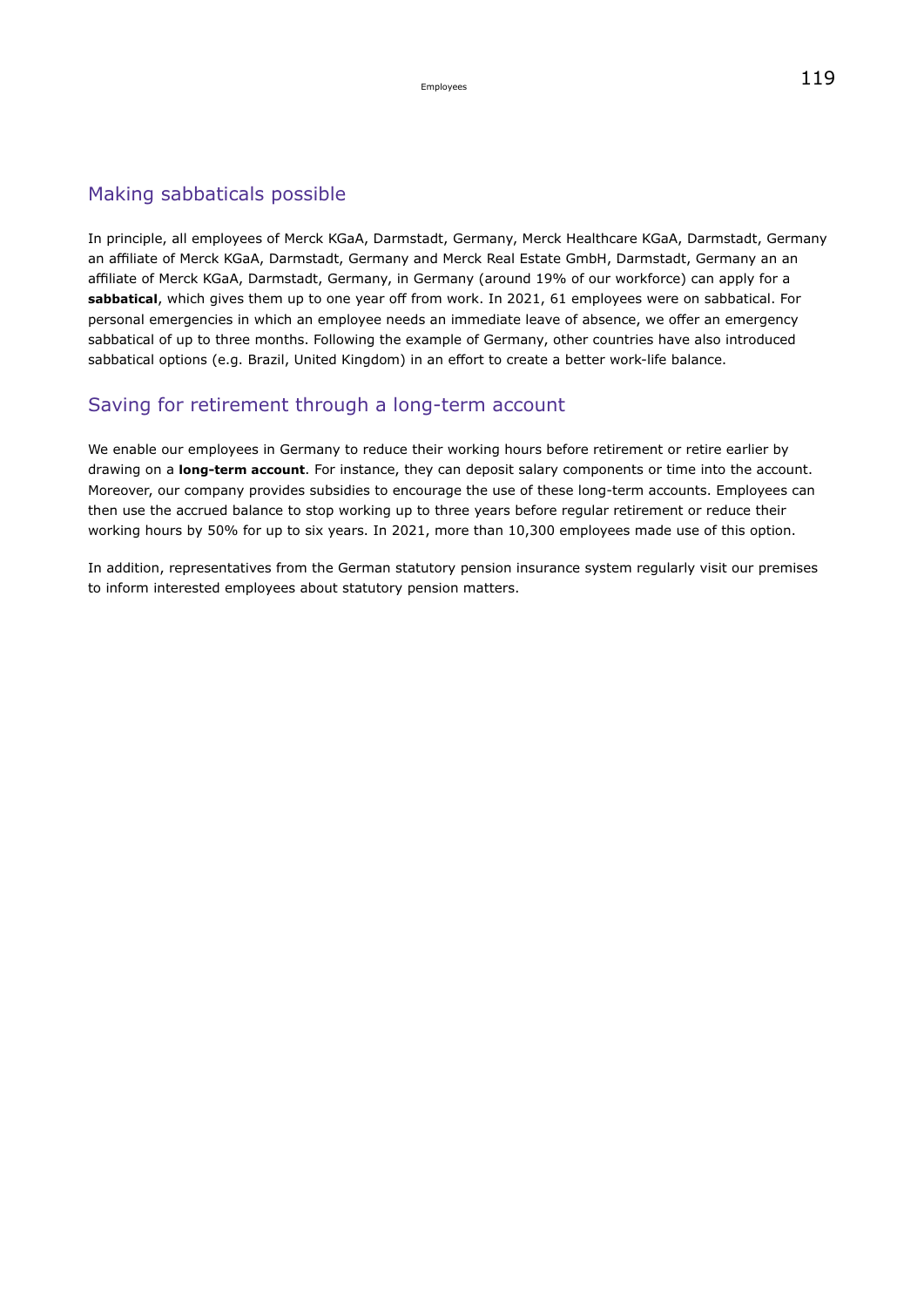## Diversity, equity & inclusion

At our company, diversity drives progress. It strengthens our ability to innovate and contributes to our success in science and technology. We encourage employees, patients and customers to be their individual, curious and unique selves. The more diverse our people, the better we can succeed in business while making a difference in people's lives.

### Our approach to diversity, equity and inclusion

In 2021, we strengthened and expanded our commitment to **diversity**. While we have always been a diverse organization – today spanning 66 countries, with more than 60,000 employees – we recognize that the success of our organization depends on our ability to foster an environment that promotes **equity** and cultivates **inclusion**.

Together, we are building **one culture in which we care** about one another and are solidifying a sense of belonging for all so that our different voices are heard to drive better business outcomes. Ultimately, we are creating opportunity and enabling advancement for employees around the globe.

To reflect our expanded DE&I commitment, we are focused on three critical priority areas:

#### Gender

We are aiming for **gender parity in leadership positions by 2030.** In 2021, we increased the share of women in leadership roles to 36% (2020: 35%) and maintained a stable 43% proportion of women in the global workforce.

#### **Women in leadership**

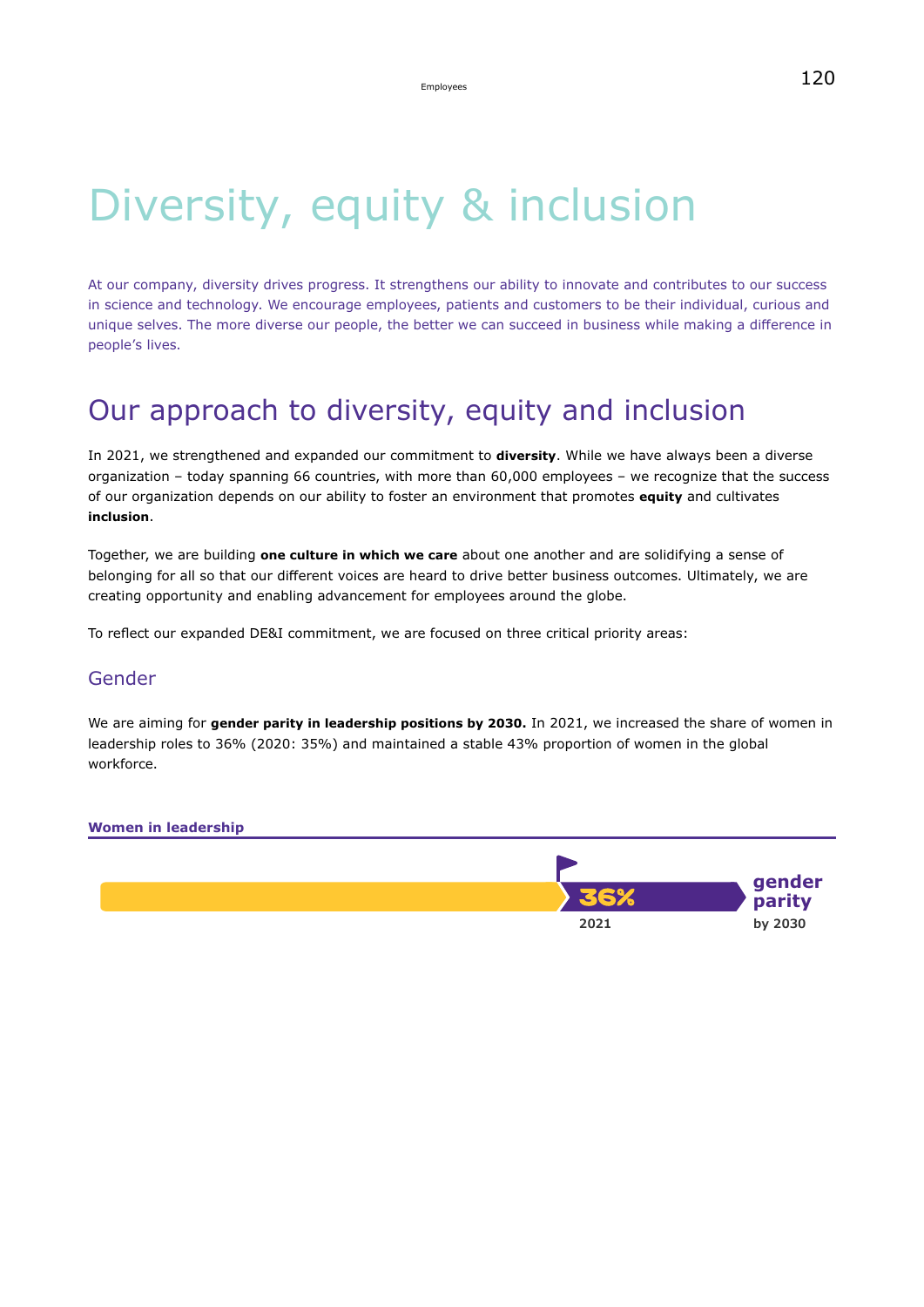#### Culture and ethnicity

By 2030, we plan to increase the proportion of colleagues in our United States leadership teams who are members of underrepresented racial and ethnic groups from 21% to 30%. We continue to pursue selfidentification efforts to help us further understand our **organizational structure as regards culture and ethnic representation**.

With 23% of our employees based in the United States, it is crucial that we become an **employer of choice among racial and ethnic minorities** in this market. We continually listen and learn from our colleagues in the market to ensure our workforce reflects the talent currently available in the marketplace.



Additionally, due to our current performance and future growth in Asia, Latin America and the Middle East and Africa (MEA), accounting for 40% of our Group sales, we aim to increase the global share of nationals from Asia, Latin America, and MEA in leadership positions from 16% to 30% by 2030.

#### **Global share of nationals from Asia, Latin America, Middle East & Africa in leadership**



#### Inclusion

For us, inclusion means creating a culture and environment where everyone can **reach their full potential** and is able to add value. Our leaders are key to achieving this. In 2021, we began rolling out a Group-wide program to help leaders reflect on how they can lead more inclusively. All leaders, including new ones, are required to actively participate. In the reporting period, 37% of our leaders participated in this inclusion training. We also monitor progress using our Employee Engagement Survey inclusion score. Additionally, countries and sectors can focus on further diversity dimensions such as LGBTQI+, different abilities, age diversity, or veteran/military status.

A cornerstone of our DE&I strategy is to foster an inclusive culture in partnership with **over 40 employee resource groups** (ERGs) across the globe. With nearly 4,500 employees involved in one or more ERGs, we are able to build awareness of matters impacting our diverse workforce through programs and open dialogue. Our ERGs range from Women in Leadership to our Black Leaders Network and our Leaders of Ethnicity Allies and Faith.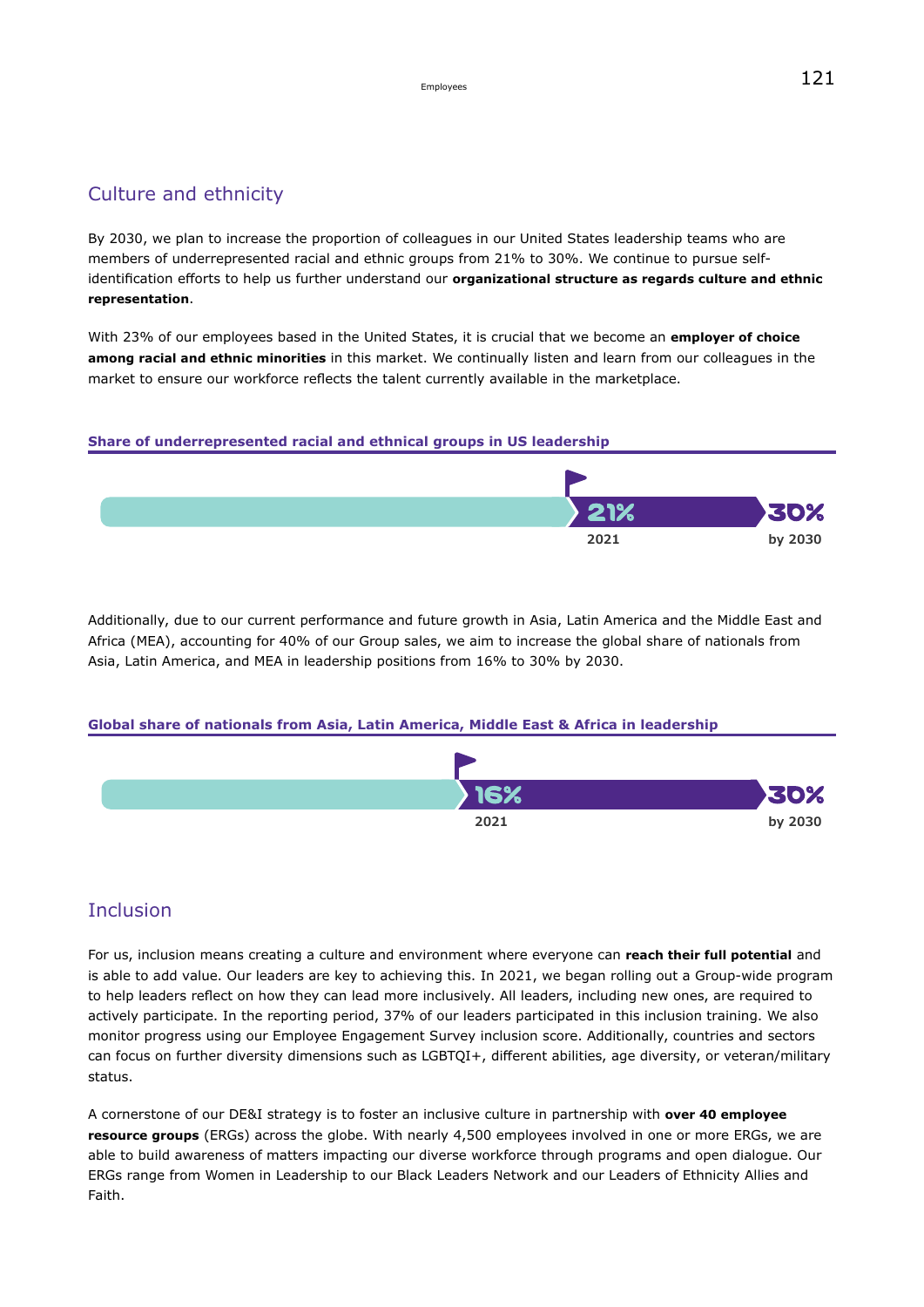We take action against all forms of discrimination, aspire to build teams with a balanced age structure, diverse educational backgrounds and experience and create an international working environment. As part of our DE&I strategy, we also encourage our managers to actively build diverse teams by considering training opportunities to raise awareness and working to have diverse candidates in the selection process when interviewing for roles. Diversity figures are part of compensation-related corporate goals. In 2021, we developed a prediction algorithm to support the modeling and tracking of our DE&I KPIs.

We integrate our inclusion concept into all Human Resources programs, training offerings and processes. The inclusion concept is embedded in our company's behaviors and explicitly calls for open and supportive collaboration.

We advocate for **openness and diversity**. For this purpose, we work on recognizing unconscious bias and its impact on everyday work. We use training courses to raise awareness among managers and employees and show how these biases can be actively addressed, both in interpersonal relations and decision-making processes.

### Roles and responsibilities

Our Chief Diversity, Equity and Inclusion Officer is responsible for our global Diversity, Equity and Inclusion (DE&I) strategy and steering related activities. In this role, she reports directly to the Chair of the Executive Board, whose responsibilities include Group Human Resources.

In addition, we have a centralized Diversity Council that consists of **high-ranking executives** from all our business sectors and select Group functions. The Diversity Council members:

- Visibly and actively support equity and inclusion across a corporate strategy and related activities.
- Act as ambassadors and advisors to the Executive Board and managing directors in country organizations.
- Propose strategic goals, initiating measures and ensuring within their respective units that line managers meet their responsibilities.
- Exchange information, discuss the latest challenges, share best practices, and align on next steps.
- Act as role models within their business units and among our workforce.
- Work across businesses, functions and countries to integrate DE&I within our daily work for the benefit of our employees and customers.

In addition, all business sectors and major Group functions have various working groups at management level that implement the Diversity, Equity and Inclusion strategy in their area of responsibility.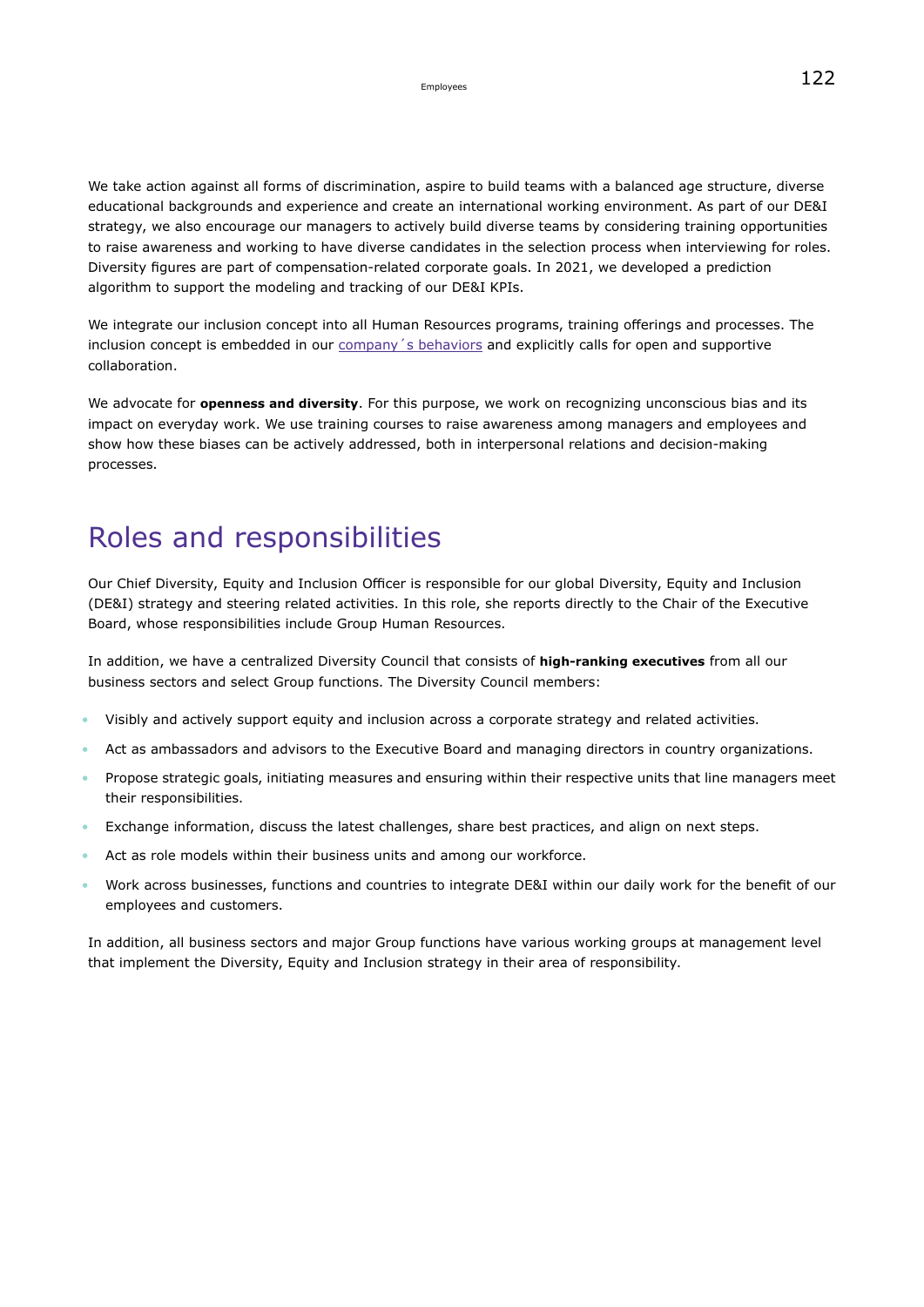### Our commitment: Industry-wide initiatives and regulations

Our [Social and Labor Standards Policy](https://www.emdgroup.com/content/dam/web/corporate/non-images/company/responsibility/us/regulations-and-guidelines/Social-and-Labor-Standards-Policy-Website-US.pdf) spells out that we **do not tolerate any form of discrimination**, physical or verbal harassment or intolerance. To underscore our commitment to equality, fairness, inclusion, and tolerance in the workplace, we also participate in industry-wide initiatives.

- The "[Women's Empowerment Principles](https://www.unglobalcompact.org/take-action/action/womens-principles)", an initiative of UN Women and the UN Global Compact network, help to promote gender equality and women's empowerment in the workplace. In 2021, we joined the "UN Target Gender Equality Programme", which supports companies in achieving gender balance in business.
- The "Inclusion Action Plan" of the German Mining, Chemical and Energy Industrial Union ([IG BCE](https://igbce.de/igbce)) defines concrete measures to create a more inclusive workforce for employees with disabilities. In endorsing this plan, we are meeting the requirements of the United Nations Convention on the Rights of Persons with Disabilities.
- The "Equal Opportunity Charter", through which we promise to do everything in our power to achieve gender equality within our company.
- The German "Diversity Charter" a corporate initiative with over 4,500 signatories to promote diversity in companies and institutions; we signed their Charter back in 2013 and became a full member of the association [Charta der Vielfalt e. V.](https://www.charta-der-vielfalt.de/en/diversity-charter-association/about-the-charta-der-vielfalt-association/)

Moreover, we are a signatory to the [Business Coalition](https://www.hrc.org/resources/business-coalition-for-equality) for the Equality Act, an alliance of leading companies in the United States. Additionally, we participate in various causes near our sites. Thereby, our employees can support our efforts towards an inclusive workplace and community. In 2021, we **partnered with [Disability:IN](https://disabilityin.org/)** to promote the full inclusion of people with disabilities.

#### Meeting statutory requirements

The German Law for the Equal Participation of Women and Men in Leadership Positions in the Public and Private Sector has been in effect in Germany since 2015. Owing to our legal form as a KGaA (corporation with general partners), this law also applies in part to us.

With a 37.5% share of women (six out of 16 members), our Supervisory Board already meets the stipulations of German gender quota legislation. As a KGaA, we are not required to set targets for our Executive Board. Our Executive Board currently has a 20% share of women (1 out of 5). Detailed information can be found in the [Statement on Corporate Governance](https://www.emdgroup.com/en/annualreport/2021/corporate-governance/statement-on-corporate-governance/promote-women-in-management-positions.html) in our Annual Report.

### Rooting out unconscious bias

We seek to raise awareness of **unconscious bias** among our managers and employees, also through Groupwide training courses on this topic. Since 2021, we have been using new technologies in the context of recruitment in order to support the use of **gender-neutral language**, for example when creating job advertisements. This is intended to reduce unconscious bias in the hiring process and ensures that our job advertisements are attractive to diverse talent.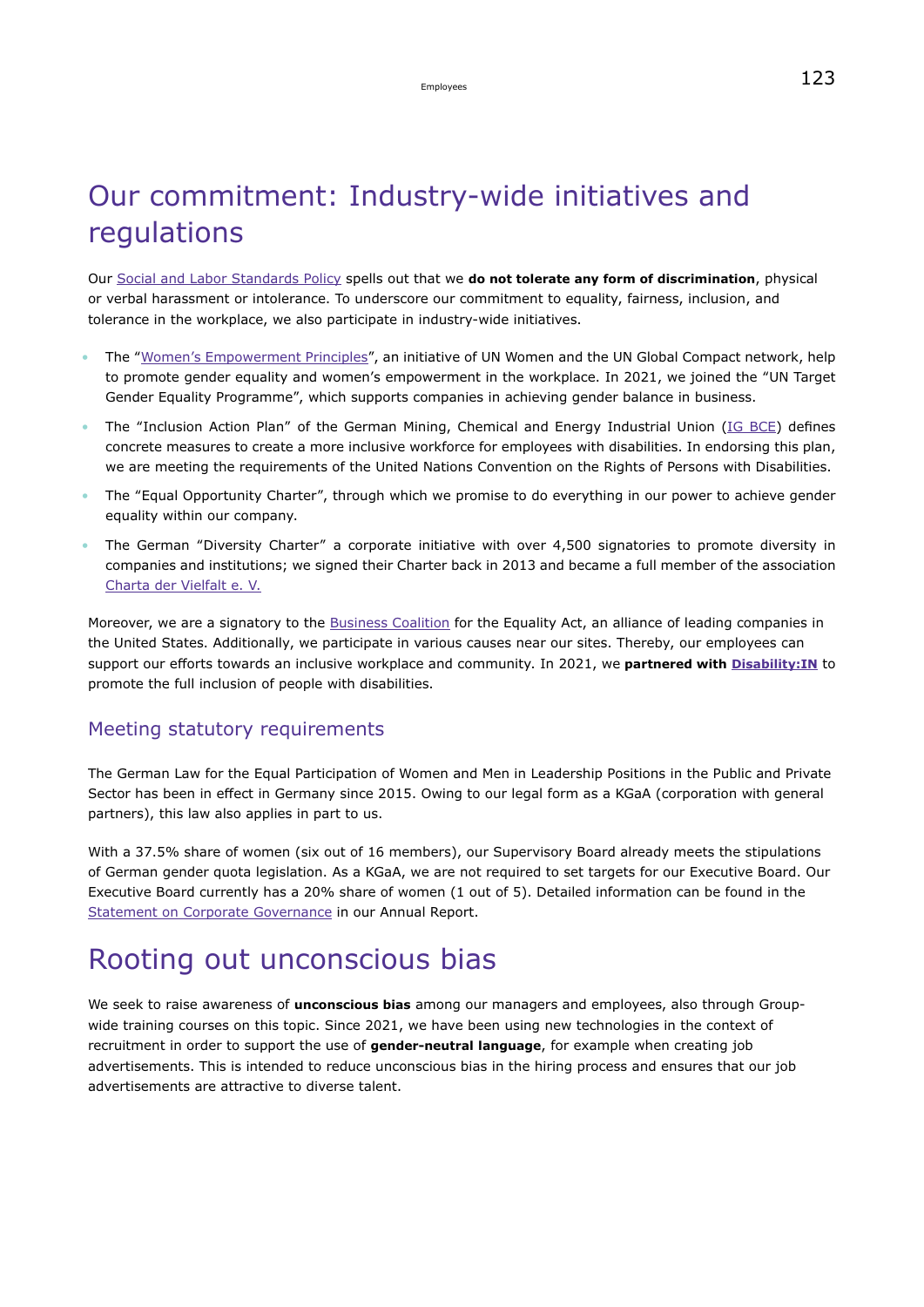#### Pay Equity Analysis

Our commitment to pay equity is an important aspect of our DE&I strategy. In order to create transparency on unexplained pay gaps and their underlying root causes, we conducted a pay equity analysis in 2021. In this first step, we analyzed our top ten countries covering roughly 80% of our employees. The focus of the analysis was on pay gaps based on gender. The detailed data analysis had not yet been completed at the end of 2021. Based on the initial findings, we continue to create a detailed action plan and work on business alignment to ensure fair pay for all our employees.

#### Inclusive leadership

We provide a framework for DE&I education and empowerment to support inclusive leadership strategies and tactics. To maximize the impact of our leaders in building diverse and inclusive teams, our Executive Board approved the launch of the **Inclusive Leadership Program** (ILP) as part of our global inclusion KPI. The ILP combines global leadership interactions, peer coaching, continuous self-reflection, and leadership accountability. It is mandatory for all our leaders, including new leaders. In 2021, 37% of our leaders took part in the course.

### Fostering diverse talent

HR supports our business units in fostering talent of various origins and increasing the proportion of women in leadership roles. At the end of 2021, 36% of leadership roles were held by women and we are on track to achieve gender parity by 2030.

We continue to create a strong internal female talent pipeline and promote women into leadership positions while also actively sourcing female talent externally. We focus on internal development and external sourcing of international and underrepresented ethnic talent. In an effort to improve balance referrals, in the reporting year we piloted a 25% increase in bonuses for employees in the United States for successful referrals of qualified diverse candidates. We monitor diversity in succession planning, particularly for senior positions. To help understand demographics, we conducted self-identification campaigns in certain regions to encourage employees to voluntarily provide information on ethnicity, different ability or veteran status in 2021. To help promote diversity in hiring for internal roles, we also offered numerous **mentoring, sponsoring and talent programs** for women and other target groups, such as underrepresented ethnic groups.

We are convinced that our talent programs and open discussions about unconscious bias contribute to further increasing inclusivity and sense of belonging among our workforce.

Our employees have the option to flexibly calibrate their working time and to work remotely, which also contributes to greater professional and personal opportunities for more colleagues. Additionally, we offer our employees information on remote working and mental health, for example, in order to support their lifestyles, well-being and personal circumstances.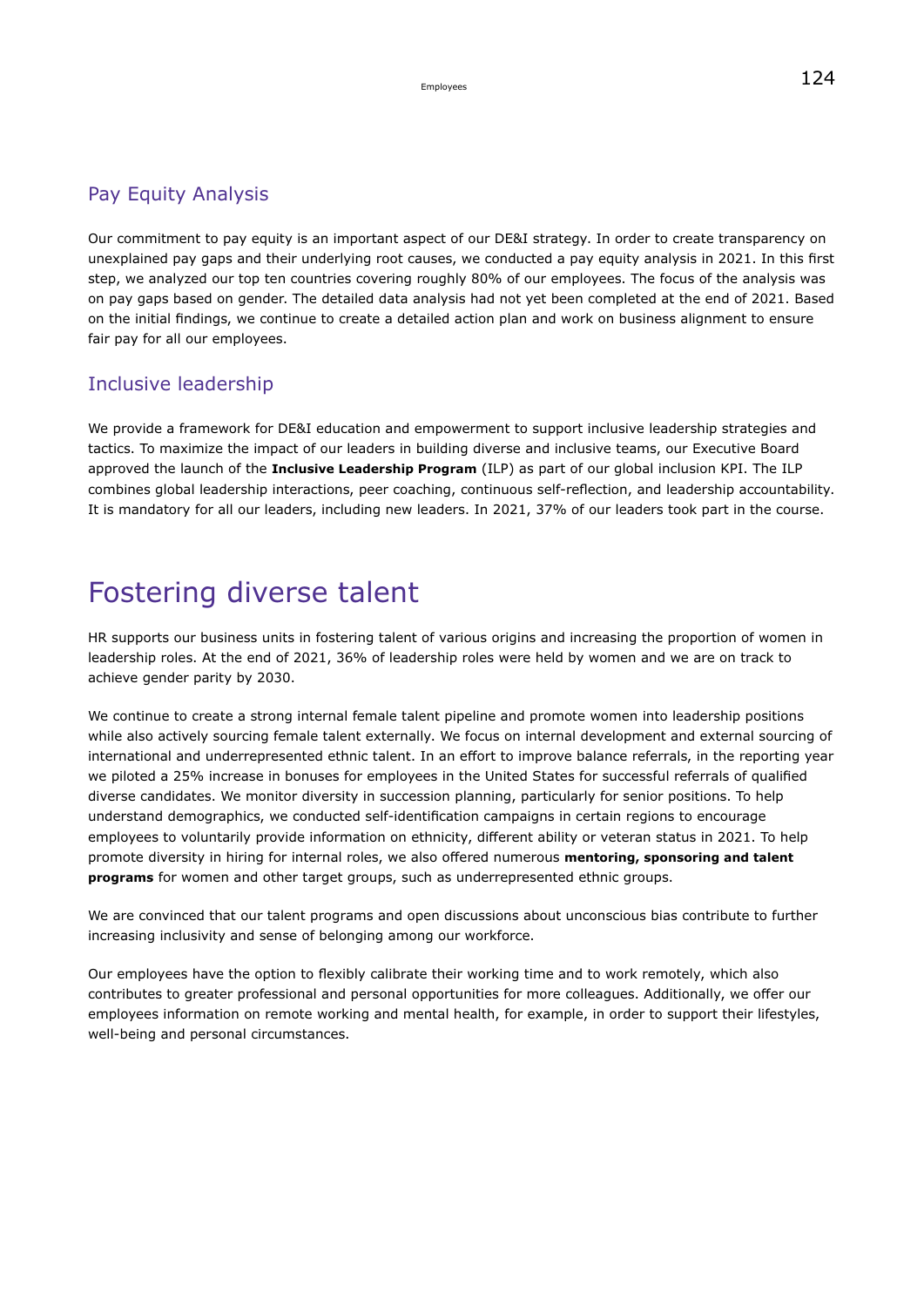#### Integrating international employees

Our company is becoming increasingly international. We currently employ people from 142 nations. Our leadership includes representatives of 79 nationalities. As of the end of 2021, 10% of our workforce worked outside their home countries.

To best facilitate this international collaboration, we offer **intercultural training** for all employees along with appropriate digital tools. For instance, our Cultural Navigator helps prepare our staff for international projects and business trips abroad. To help employees transferred abroad to adjust more quickly, we offer language training and international networks. For instance, more than 700 expatriate employees are members of the International Community, which meets regularly in Darmstadt.

### Networks strengthen diversity, equity and inclusion

We support more than 40 local and global **employee resource groups (ERGs) and action networks,** including our internal women's networks and networks that advocate for the LGBTQI+ community, employees of various ethnic origins, international employees, and employees with care responsibilities. In 2021, we created new networks for people with different abilities and veterans. In collaboration with our networks in North America, we established **24 Site Inclusion Teams** across our locations, focusing on driving inclusion at our manufacturing sites.

Involvement in area-specific or interdisciplinary networks is an opportunity for all employees to acquire leadership competencies. At the same time, these employees bring their experience and perspectives to our company. We therefore ensure frequent touch points and communication with these groups.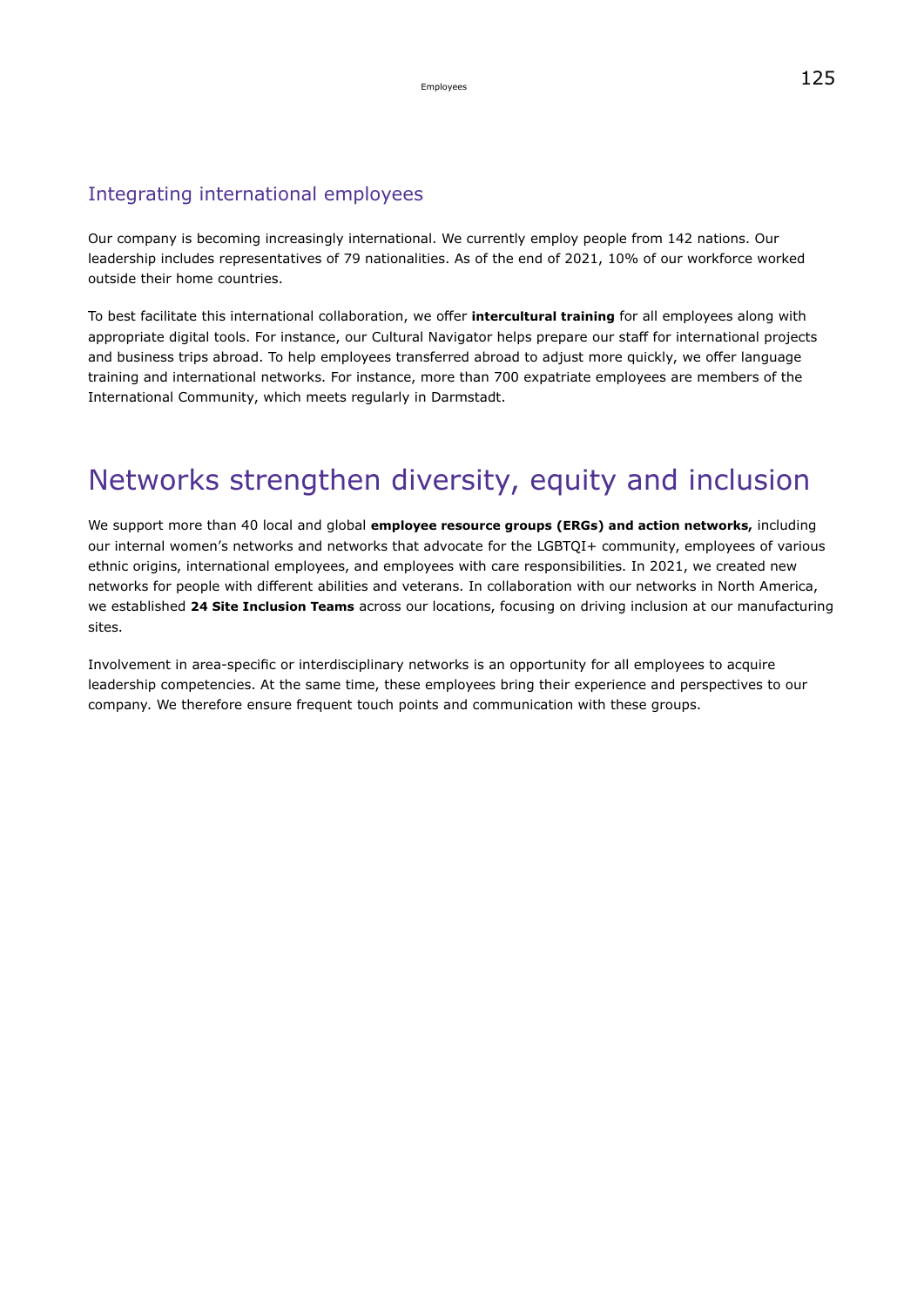#### **Our networks drive inclusion**



**CAREGIVERS** 

GENERATIONAL **NETWORKS** 

Focus on improving carers' health and wellbeing, while increasing awareness and support for them within healthcare systems around the globe



#### **AULTI-ETHNIC NETWORKS**

Help propose solutions to support the attraction, retention, and development of our employees of color as well as other cultural and ethnic minorities

Promote a safe and inclusive network environment and foster a community where LGBTQI+ employees and their allies are

Raise awareness, drive development, and encourage a culture where everyone has the same career opportunities regardless of their age and stage of life



**I'M ABLE** 

A community for people with disabilities, and their allies and help break the stigma surrounding disabilities topics and instead, provide resources and support



**INTERNATIONAL COMMUNITY** 

A community of open-minded individuals who connect, and exchange resources, knowledge, and information to support a soft landing at our local sites in Darmstadt, Germany and **Switzerland** 



recognized and valued

#### **WOMEN NETWORKS**

**RAINBOW NETWORKS** 

Create an inclusive workplace that recognizes, develops, and advocates for the promotion of qualified women to achieve gender balance and thus long-term business success





Veterans, Flexibility, and Responsibility with the Community are employee networks that focus on local specific needs for the respective target groups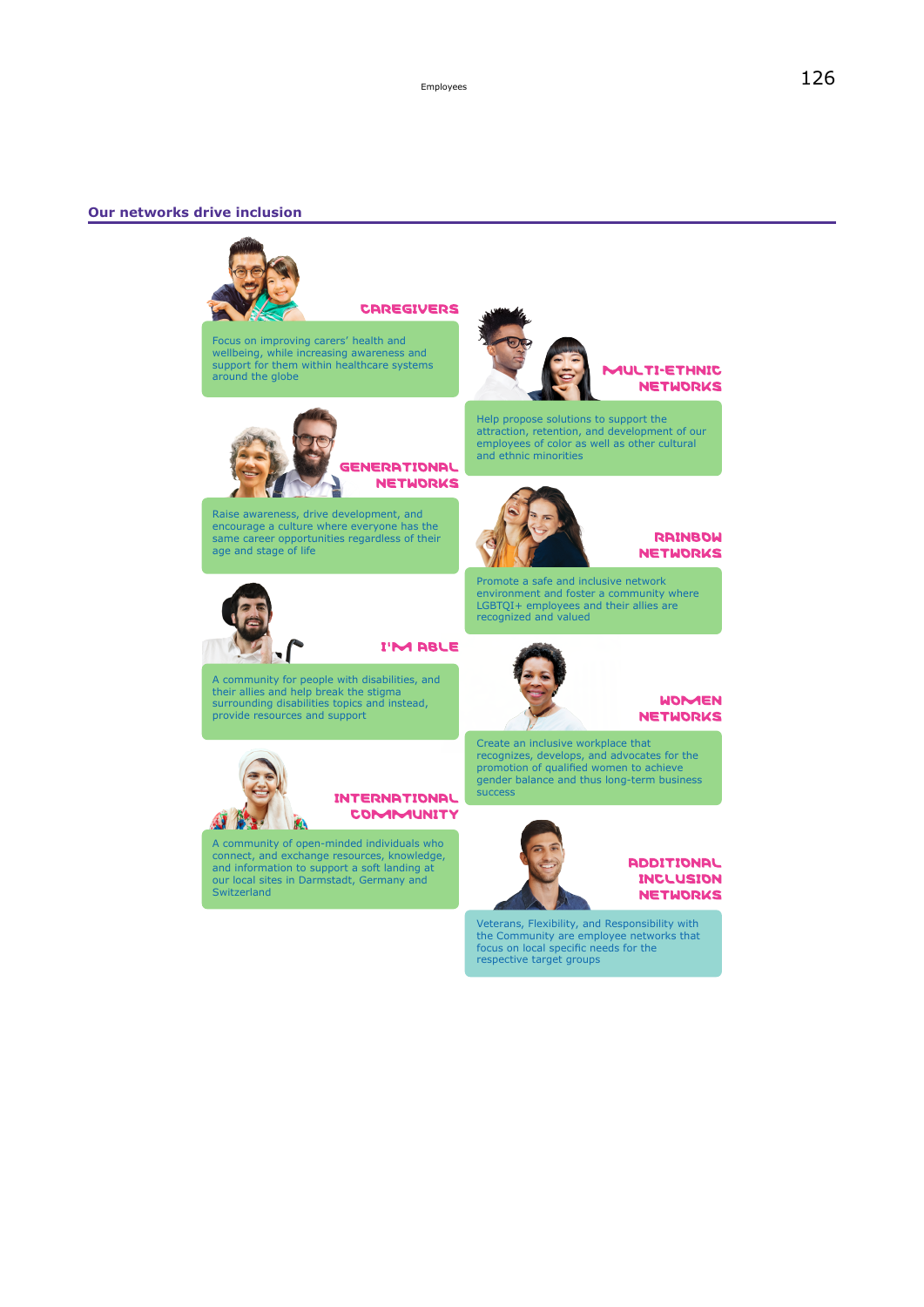#### Tapping into external networks

For more than ten years, our company has been a corporate partner of the Healthcare Businesswomen's Association [\(HBA](https://www.hbanet.org/)). We are represented both in global and European advisory boards. The HBA advocates for women in the healthcare industry almost exclusively through volunteer work. We explicitly support employees who want to volunteer for the HBA and sponsor various events. In 2021, employees in Belgium, France, Germany, the Netherlands, Switzerland, and the United Kingdom volunteered for the HBA – some as members of the European Regional Council, some as chairpersons or chapter president and some as leaders or committee members of regional or local HBA teams.

### Taking action against discrimination

We do not tolerate any kind of discrimination in our company. This is stipulated with binding effect in our [Code](https://www.emdgroup.com/content/dam/web/corporate/non-images/company/responsibility/us/regulations-and-guidelines/code-of-conduct.pdf) [of Conduct](https://www.emdgroup.com/content/dam/web/corporate/non-images/company/responsibility/us/regulations-and-guidelines/code-of-conduct.pdf) and our [Social and Labor Standards Policy](https://www.emdgroup.com/company/responsibility/en/regulations-and-guidelines/Social-and-Labor-Standards-Policy-Website.pdf). Should employees experience harassment or discrimination in the workplace, they can report the issue via various channels. Their first points of contact are either their supervisor or our Human Resources (HR) or [Compliance](#page-28-0) teams. Alternatively, employees throughout the Group have the possibility to call our [Compliance hotline](https://www.emdgroup.com/en/sustainability/products-and-businesses/compliance-and-ethics.html) anonymously. As part of our "Group Compliance Case Committee", HR coordinates suspected cases relating to human resources topics. In 2021, seven suspected cases of discrimination were reported via the compliance hotline and other channels. Of these reports, six incidents were confirmed.

### Solid ranking in diversity, equity and inclusion indices

We continue to make progress on integrating diversity, equity and inclusion within our business.

The American [Human Rights Campaign Foundation](https://www.hrc.org/) rated our LGBTQI+ activities. We scored 100% in the "Corporate Equality Index" ( $CEI$ ) 2022, which measured the equality and inclusion of LGBTQI+ employees.

We ranked seventh in the "[World's Top Female Friendly Companies 21"](https://www.forbes.com/female-friendly-companies/#3db138064ac9) list by Forbes, which identifies the companies leading the way when it comes to supporting women inside and outside their workforces.

In the Financial Times [ranking](https://www.ft.com/content/33d5efd6-0f1b-4d0d-b5eb-34aab642ad7e), we were selected as one of the leading 150 (out of over 15,000) companies on diversity.

We scored sixth in the ["German Diversity Index](https://beyondgenderagenda.com/en/german-diversity-index/)" published in June 2021 by BeyondGenderAgenda. The index reflects the transparency of the diversity commitment of the DAX 30 (as of September 2021: DAX 40) companies in their annual and sustainability reports of 2020.

We ranked eighth in the 2021 ["BCG Gender Diversity Study"](https://web-assets.bcg.com/7b/8b/850022a9438b974c7d92162d4420/bcg-gender-diversity-index-2021-key-insights.pdf) by the Boston Consulting Group and the Technical University of Munich. This study rated management board and supervisory board gender diversity among Germany's largest publicly listed companies.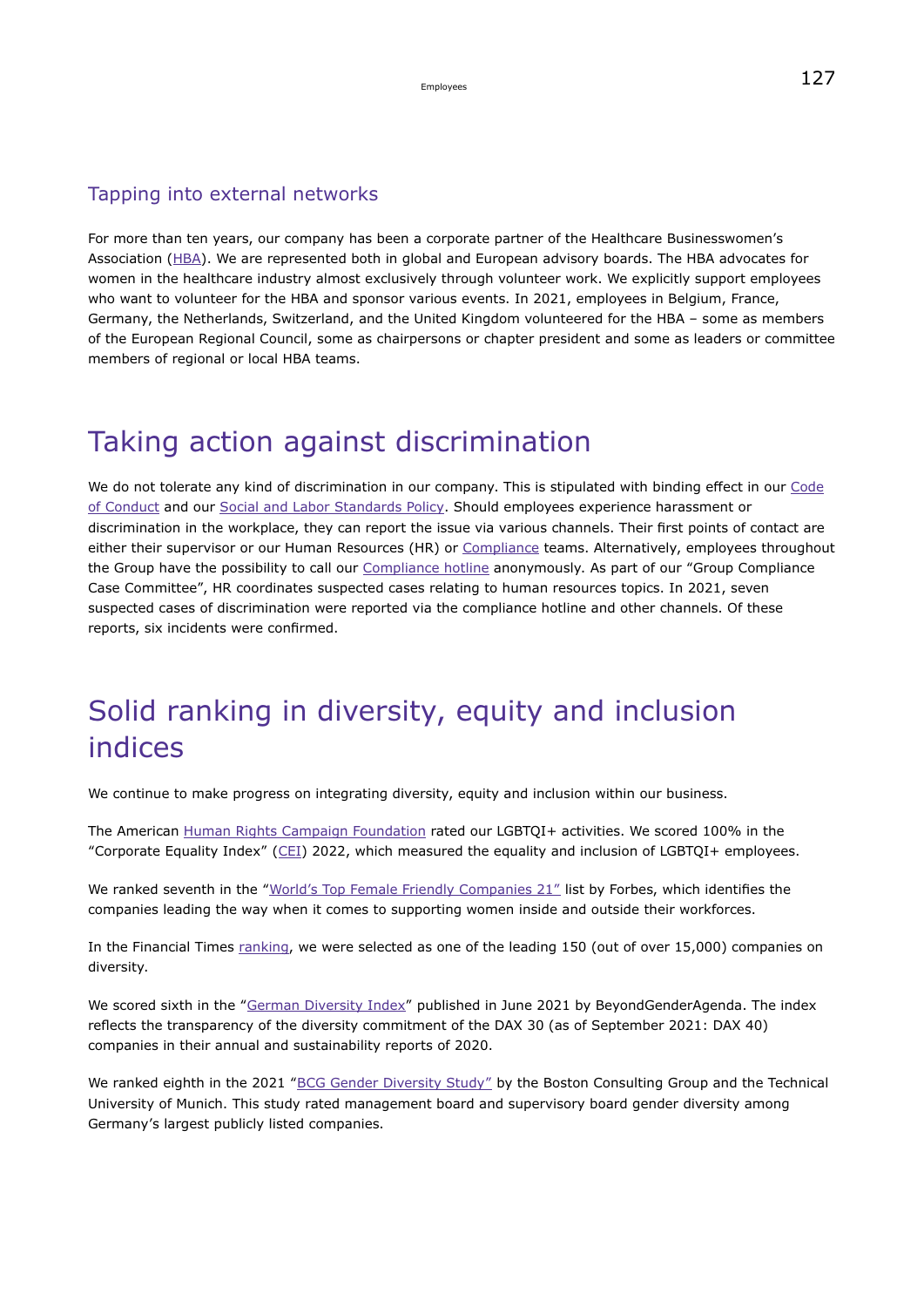## Leading & developing employees

Good leaders are crucial for the development of employees and the success of our company. That's why we place great importance on the continuing education and development of our managers. Many of our teams work across sites and national borders, which is why fostering global collaboration is a central theme in the professional training and growth of our employees and leaders.

### Our approach to leading and developing employees

Our [People Strategy](https://www.emdgroup.com/en/annualreport/2021/management-report/non-financial-statement/employee-related-matters/talent-management.html) serves as a basis for our continuous efforts to attract, retain and develop our leaders and talent. It highlights the importance of curious talent and empowered leaders as well as results-oriented teams and networks.

We place special focus on actively engaging and challenging our leaders to become "leaders of people". By participating in [employee surveys,](#page-114-1) our people can also assess various factors such as leadership quality within the company.

Our **strategic competency model** describes the core competencies that underpin the conduct of our employees at all levels of the hierarchy (please see diagram).

Based on the introduction of our high-impact culture and new behaviors in late 2021, the competency model will be refreshed in 2022 to reflect these updates.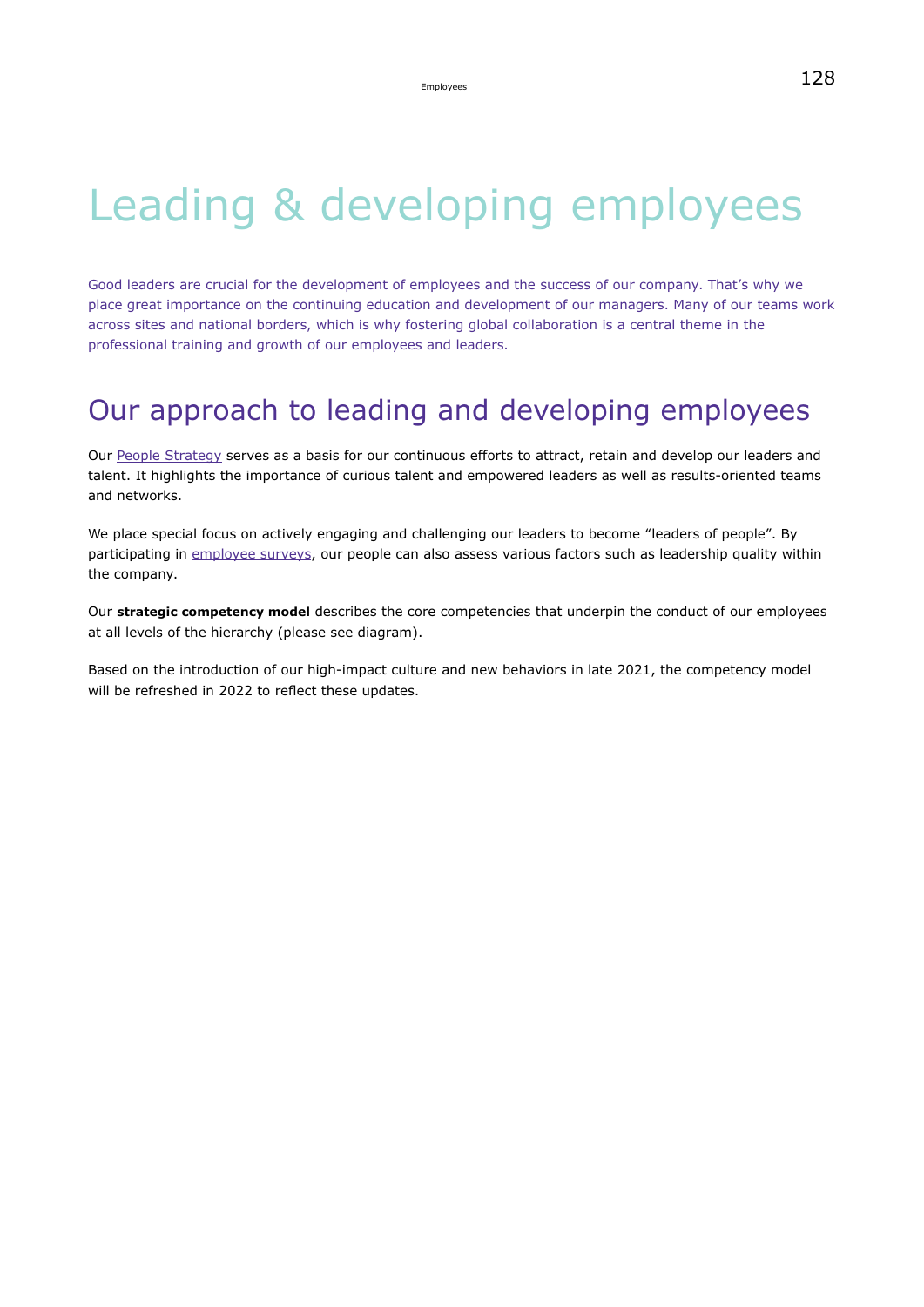#### **Our competency model**



In our day-to-day work, these core competencies play an important role in our success. The competency model is incorporated into our Human Resources programs and processes. Employees and supervisors discuss specific growth and development needs as well as the progress made with development measures already introduced.

Based on our current competency model, we have six **leadership behaviors**, which summarize our expectations towards leaders, who play a key role in embedding the competencies across the organization.

However, since our culture is constantly evolving and to support our business growth ambition, we need a culture that is consistent, complementary to our scale and relevant to our organization and the environment we are operating in. This is why we aim to establish an inclusive high-impact culture that is understood and supported by our diverse workforce of more than 60,000 employees.

In order to bring our high-impact culture to life, we have defined a new set of standards that we should all aspire to every day: our company´s behaviors.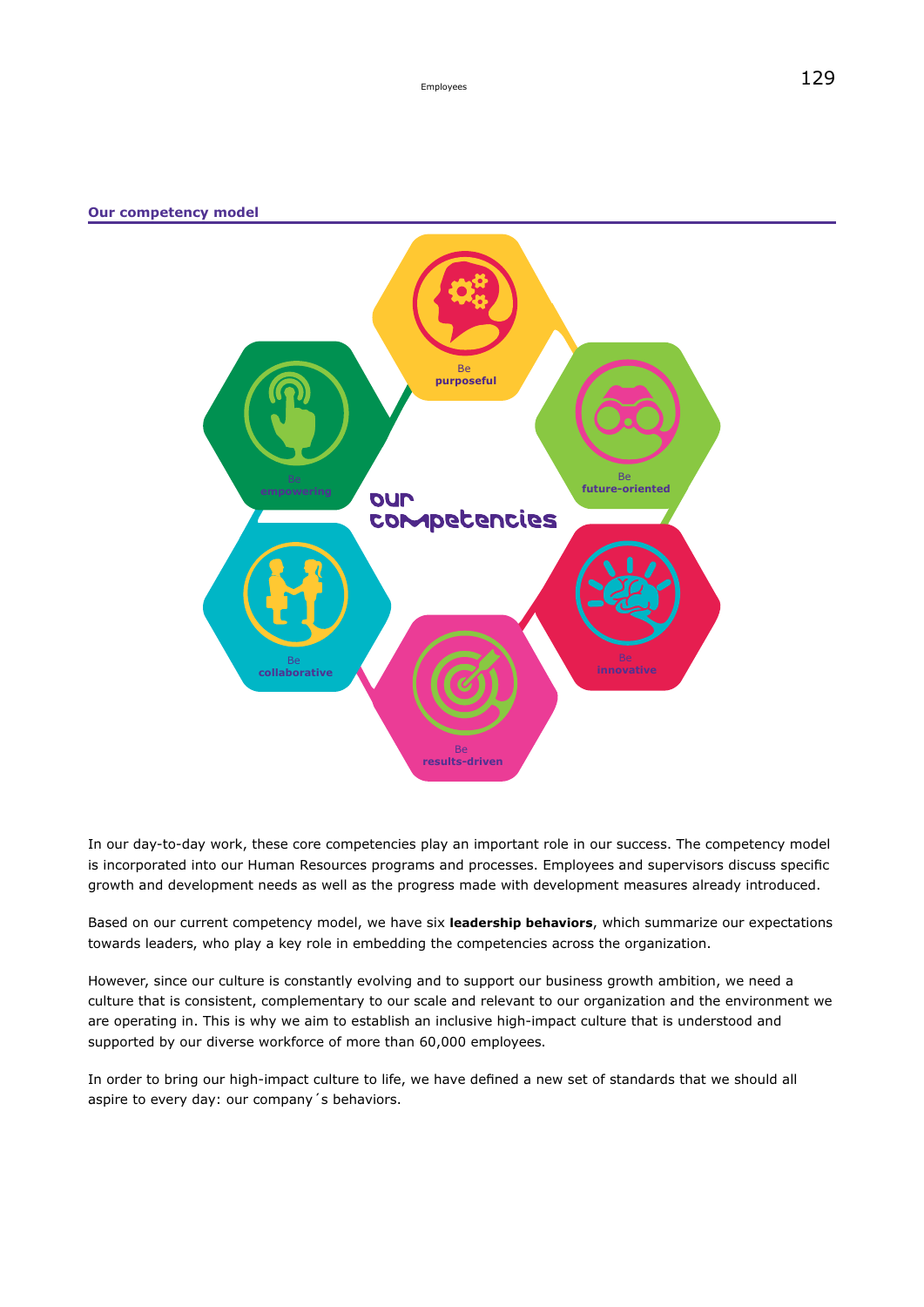With our six new behaviors, in October 2021, we began moving from multiple frames to one simplified framework. The new behaviors represent an evolution towards what is needed in the future. They are as follows:

- Obsessed with customers and patients
- Act as the owner
- Be curious and innovate boldly
- Simplify and act with urgency
- Raise the bar
- Disagree openly, decide and deliver (3Ds)

From October 2021 onwards, our high-impact culture along with our behaviors are being embedded in the foundations of Human Resources programs and processes to be implemented throughout 2022 and beyond.

We support the personal and professional development of all employees in line with their strengths, ambitions and competencies, laying the groundwork for an enriching and challenging career with our company.

In addition to dual education programs, we consider vocational training to be crucial in order to meet the **current and future need for qualified professionals**.

As competition for young talent grows, job security and marketable professional qualifications are vital, which is why we continuously invest in [new technologies](#page-131-0) and integrate these into our vocational training programs. If, after completing their apprenticeship, our young employees in Germany wish to continue studying while working, we will cover 75% of the costs and grant them special leave.

### Roles and responsibilities

Group Human Resources (HR) supports and advises all business sectors and Group functions within our organization around our human capital, in particular on topics related to recruiting, vocational training and advanced training. Moreover, we develop strategies to advance our employees, organization and company culture.

We expect our leaders to understand the needs of their diverse teams and provide support in the form of resources and data. Additionally, the ability to have access to **transparent feedback through specially developed tools,** allows leaders the opportunity to gain further insight into the impact of their behavior on their teams. We work with external providers to train our leaders on science-based, proven approaches to good leadership.

Every employee can access their personal data via our **HR4You digital platform,** which globally harmonizes basic HR processes. For instance, the platform also enables employees to initiate and steer their Performance Management Process themselves, participate in online training courses or apply internally for vacant positions.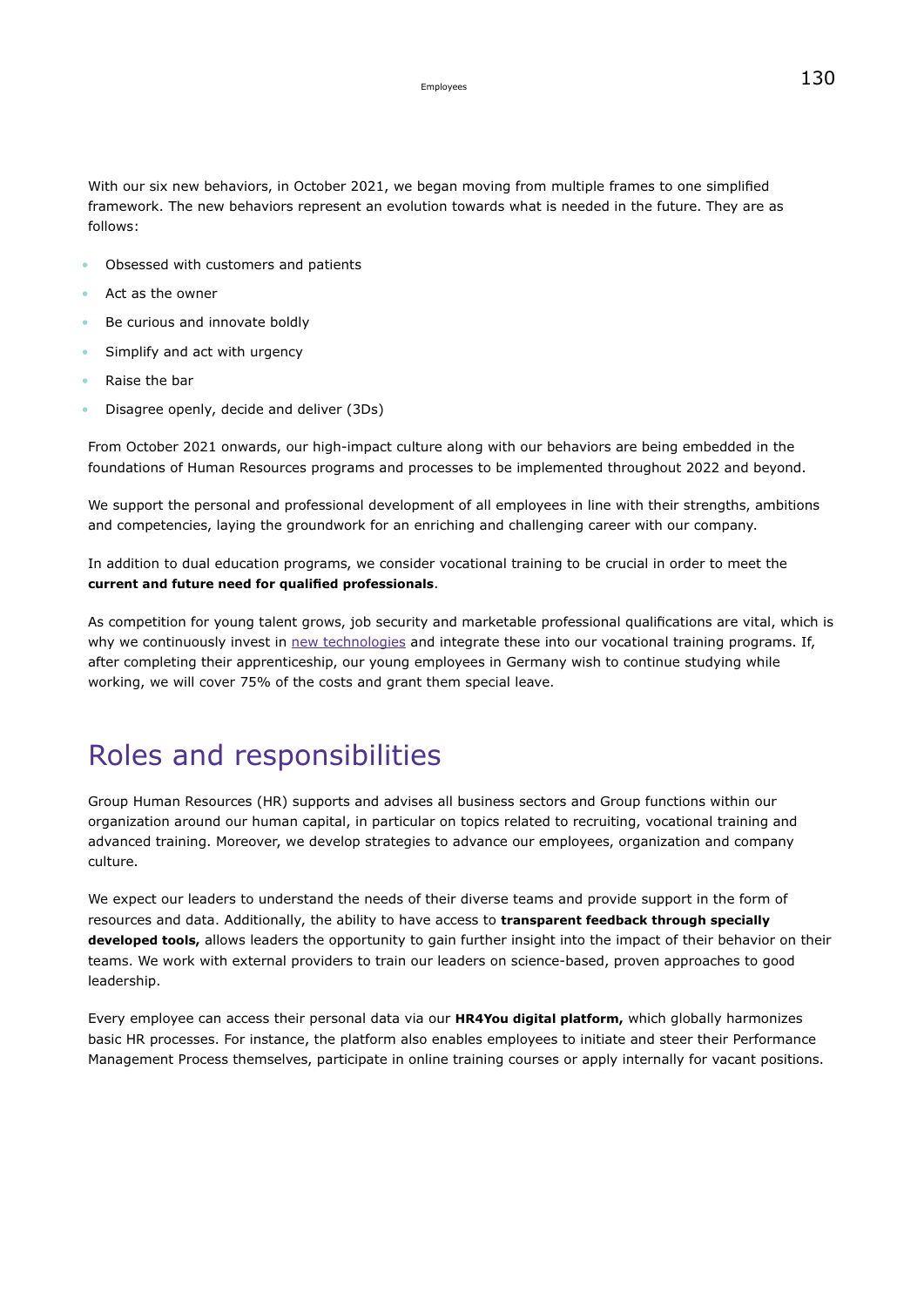### Our commitment: Structured development

Our six behaviors form the basis of our high-impact culture. They describe good leadership in our Group and are based on our corporate strategy and our company values. We regularly inform executives and employees through global campaigns about the behaviors. We integrate these behaviors into all HR processes, such as training, recruitment and feedback processes.

Our People Development and Learning Policy provides a Group-wide framework within which employees can manage their professional growth. It defines requirements for our development opportunities, roles and responsibilities. The associated processes are described in our People Development and Learning Standards.

### Providing feedback and supporting development

We regularly provide feedback to our employees. The **Performance Management Process** ensures that in addition to this regular feedback, a meeting is held once a year to evaluate employees' overall performance. This process is consistently applied across our company. Our people managers and their employees agree on **individual annual goals**. The annual bonus depends on individual performance and achievement. Additionally, the bonus calculation also reflects the company's overall performance, which we determine using various company key indicators.

Once the development direction is defined, our managers and their staff create a **detailed development plan**. To help create this, all employees have access to the Development Advisor. Building on our competencies and our leadership behaviors, this digital tool provides a selection of development opportunities that employees can tailor to their own needs. Every employee can therefore rapidly and easily create their development plan, which displays the respective areas of focus via our HR4You digital platform. It is coordinated in line with the company's strategic priorities. 98% of our employees took part in the Performance Management Process in 2021 and 74% set up an approved development plan.

Our employees can additionally collect feedback from selected colleagues and external partners on their personal development. This **360-degree feedback** helps to identify personal strengths and advancement opportunities. Moreover, our people have access to a real-time feedback tool that they can access via their PC or smartphone, making it even easier to give and receive feedback. With this tool, we intend to help promote a cross-hierarchical feedback culture.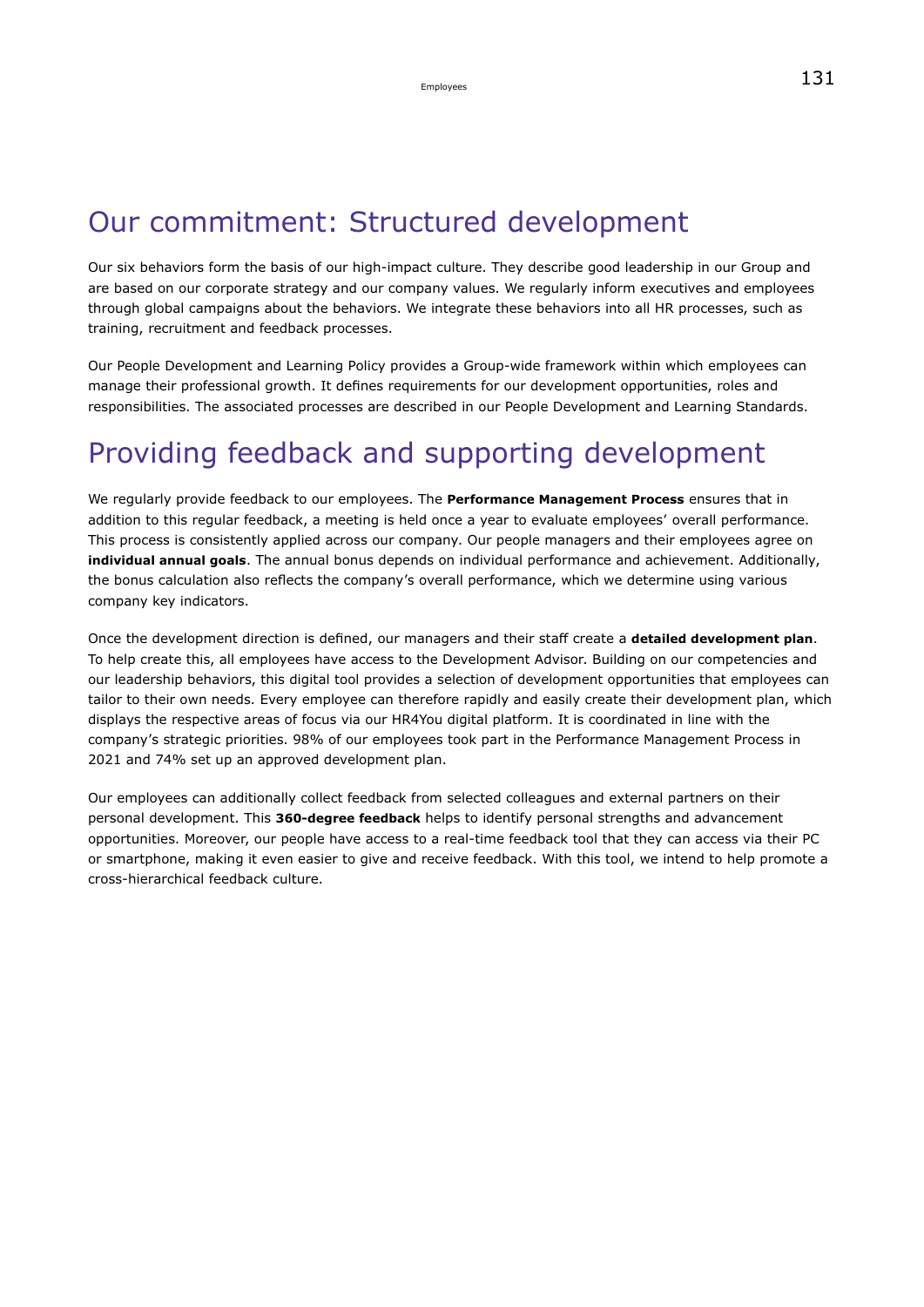### Employee learning and education

Our Group-wide advanced training and continuing education program ensures that our employees develop the skills and abilities needed to help us realize our company strategy. As part of their **individual development plan**, our employees can use our learning management system to register for seminars and e-learning courses. For example, we offer **Group-wide training courses** on "Virtual Leadership", "Employee Welfare" and "Working Remotely". In 2021, 100% of our employees took part in a training. Overall, more than 6.5 million training courses were completed. Additionally, our employees can participate in special courses on the career platform LinkedIn Learning.

In professional training, we use virtual learning formats. This strengthens us when it comes to integrating topics such as robotics, Big Data or **artificial intelligence** into our curricula.

We continuously adapt our offers to meet the individual learning needs of our employees and the strategic priorities of our company. This will help our employees to develop the relevant competencies and skills we need for our business, while contributing to their personal and professional development.

### Vocational training and dual education programs

In Germany, we offer apprenticeships across 30 occupations, primarily in production, infrastructure, laboratory work, and office administration. Furthermore, we enable young adults to pursue a dual education program in the fields of business administration, business IT, process engineering (chemical engineering) and mechanical engineering. Apprentices in the Laboratory group begin their training as chemistry or biology lab technicians and, subject to suitability, may receive the opportunity to begin a dual education program after six months. Since 2014, we have been offering permanent employment contracts to all **apprentices and graduates of dual education programs** in occupations for which we have long-term demand. In 2021, we had a 95% hiring rate for graduates of these programs (including those who chose to leave the company).

Digitalization and virtual learning continue to play an increasing role in vocational training. To learn how to operate plants, machines or lab equipment, our apprentices also use virtual reality environments. For example, in process engineering, they practice operating the systems using a virtual reality display before applying and furthering their new skills in the actual operating environment.

#### Special vocational training opportunities

In Darmstadt, our "Start in die Ausbildung" program helps prepare young people for the labor market. We offer them the opportunity to complete an 11-month program with our company, **gaining insight into the world of work and improving their qualifications for vocational training**. On the one hand, we support young people who have earned a high school diploma and searched for an apprenticeship for at least one year without success. On the other hand, we help refugees who had to leave their countries of origin and would like to build a new life in Germany. Participants of our "Start in die Ausbildung" program can learn and benefit from each another with regard to cultural and language skills. In 2021, we hired 20 participants between the ages of 15 and 33.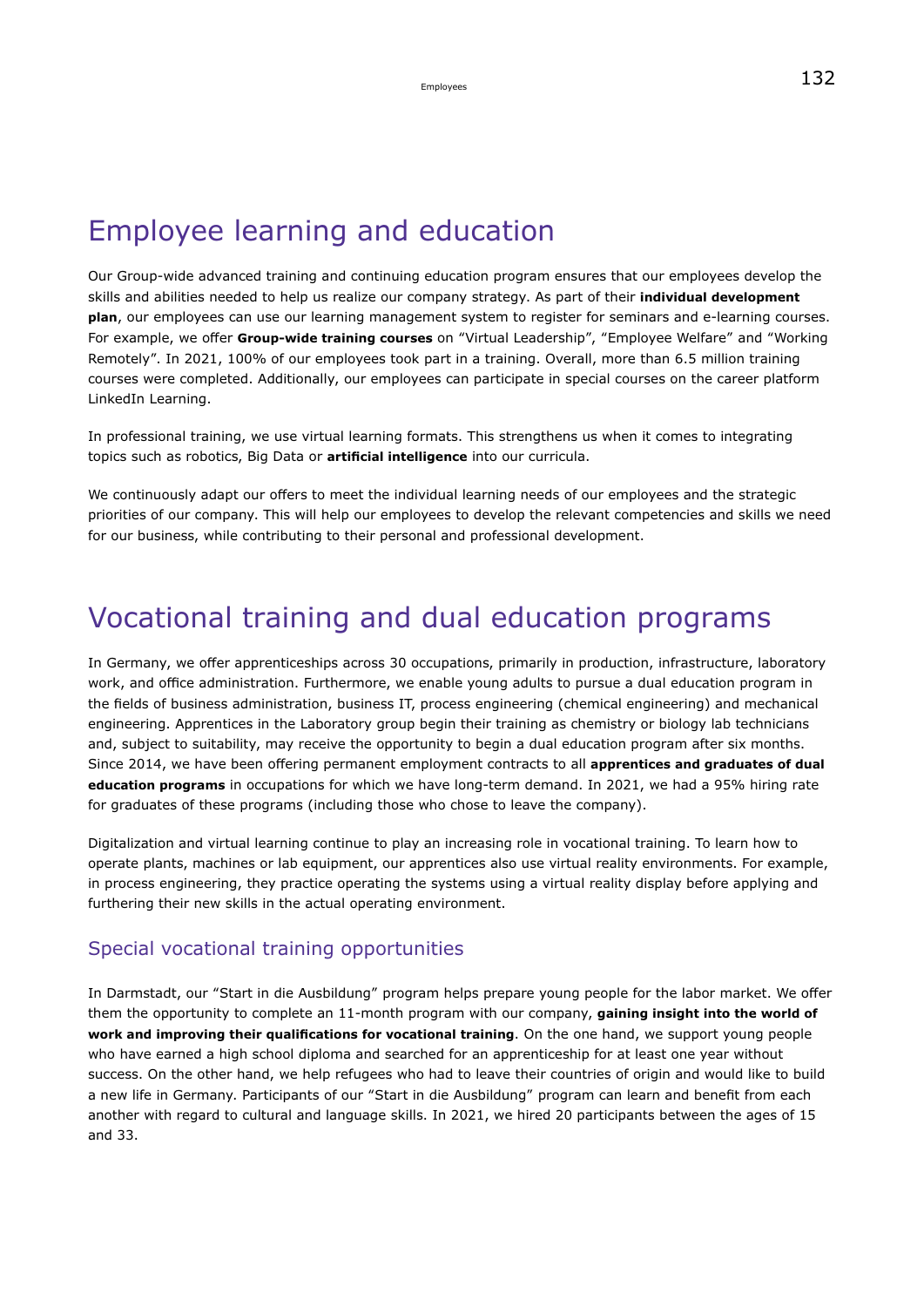### Management and talent programs for leaders

To **enhance the skills of our people managers,** we offer three different programs:

- The Managerial Foundation Program imparts the basics of leadership, such as communication techniques, leadership styles, conflict management, motivation, and emotional intelligence.
- The Advanced Management Program covers topics such as change management, self-reflection and resilience.
- Our Global Leadership program focuses on the competencies needed to ensure successful international collaboration.

The rapidly changing environment has led us to overhaul our leadership program landscape, including virtual and purposeful leadership. We tested two new programs in the second half of 2021. Both newly developed programs cover the same core cultural topics to create a joint understanding of leadership on all organizational levels. The program "Empower Your Team" provides an introduction to our leadership culture, along with basics of leadership, such as decision-making, feedback, motivation, and emotional intelligence. "Empower Your Organization" aims at more experienced leaders and focuses on the capabilities needed to shape our future culture, covering topics such as inclusiveness, psychological safety and transformation.

Based on a pilot project in 2021, we developed the Group-wide Inclusive Leadership Workshop. In line with our communicated KPIs on inclusion, we aim to have 100% of our leaders participate in the Inclusive Leadership Workshop by 2026.

For 22 years, we have been partnering with top international universities to offer our **company´s University** program. Over a one-year period, senior leaders complete learning modules on management techniques and strategic business development, with 552 senior leaders having participated to date.

We also offer promising leaders our long-standing International Management Program. Through this, participants work on an interdisciplinary project over a period of eight months. They present the results of their efforts to the Executive Board. In 2021, 26 of our employees took part in such a project.

In addition to these various programs, we partner with universities across the globe to enable our employees to obtain qualifications such as an Executive MBA.

Our Expert Foundation Program teaches participants the fundamentals of their role as experts in interdisciplinary project groups.

#### Tapping potential in growth markets

In January 2022, seven participants successfully completed ["Afrika kommt!](https://afrika-kommt.de/)", an eight-month program offered by the German Society for International Cooperation [\(GIZ](https://www.giz.de/en/html/index.html)). The program **trains experts and leaders from Africa**. In supporting this initiative, we are helping to build a pool of regional partners to encourage economic cooperation between Germany and Africa. 34 former scholarship recipients have taken on a specialist or leadership position, some of them in African countries and others in Darmstadt. We have selected ten new candidates for the tenth intake of "Afrika kommt!" starting in February 2022.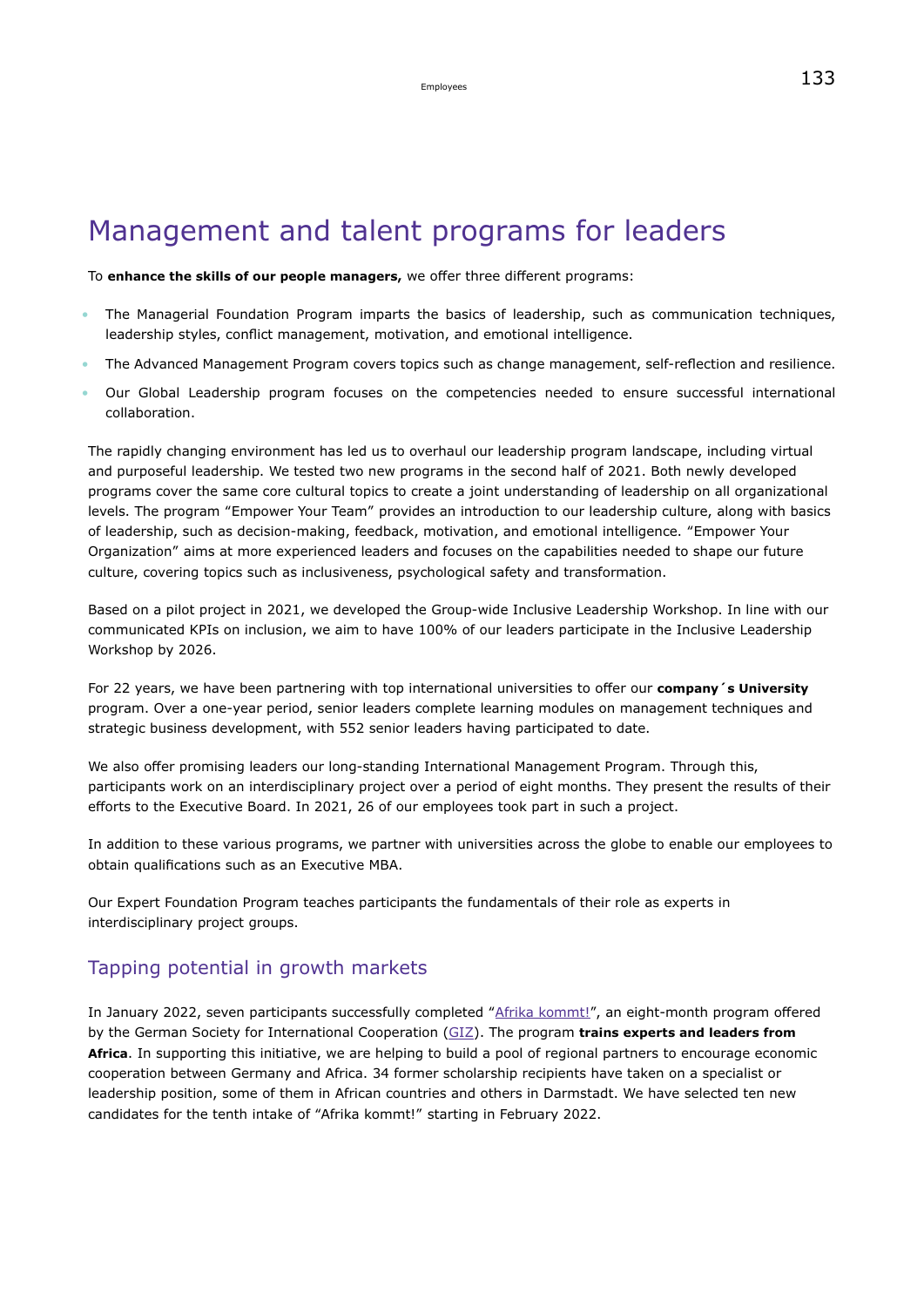## Health & safety

We take responsibility for the health and safety of our employees every single day, especially when faced with unexpected challenges such as the Covid-19 pandemic. Because we want to prevent health issues from even arising in the first place, we do a great deal to safeguard our people against both accidents and work-related illnesses.

### Our approach to preventing accidents and promoting health

We seek to promote the health and well-being of our employees and sustain their ability to perform over the long term, which necessitates a safe workplace. We are therefore constantly working to take our **health and safety culture** to the next level**.**

The lost time injury rate (LTIR) is the indicator used to gauge the success of our occupational safety efforts. This figure is a global measure of the number of accidents resulting in at least one day of missed work per one million hours worked. We track the LTIR globally for both employees and supervised temporary staff. In 2021, we set a new workplace accident reduction target, specifically to bring our LTIR below 1.0 by 2025.

Before starting any activity worldwide, we perform a hazard assessment to identify risks and do everything possible to eliminate them before commencing the activity or commissioning a plant. If this is not feasible, we put measures in place to minimize the chances of problems arising and their potential impacts. Such hazard assessments are the responsibility of our individual sites and are therefore conducted by them.

Through the efforts of our **Health Management (HM) unit**, we are bolstering our company and health culture at Darmstadt and Gernsheim. To verify the efficacy of Health Management initiatives and programs, we have developed a **performance indicator system** based on data such as the health-related responses from our annual anonymous [Employee Engagement Survey](#page-116-0). We use this survey to calculate our work-balance index and our healthiness index, which should reflect the general state of health of our workforce worldwide and their ability to manage the demands of their professional and personal lives. These indices allow us to assess the data at team level (groups of at least ten), a minimum threshold that enables us to protect people's anonymity. In 2021, we introduced an overarching health question to the survey to document and track our company's health culture and its development in the coming years.

Besides the health-related responses from our employee survey, Health Management at our Darmstadt site also makes use of the findings from our company insurance fund's health report, along with evaluations from our Site Medical Center. We utilize all of this input both to create **target group-specific or unit-specific prevention programs** as well as to advise local leadership. When specific indicators such as workplace stress start rising, Health Management meets with the respective units to discuss ways to rectify the situation.

In the coming years, we will continue to focus particularly on shift work, mental health issues and demographic change. In addition, we plan to identify areas in which certain illnesses occur frequently so that we can take targeted steps to eliminate the root causes.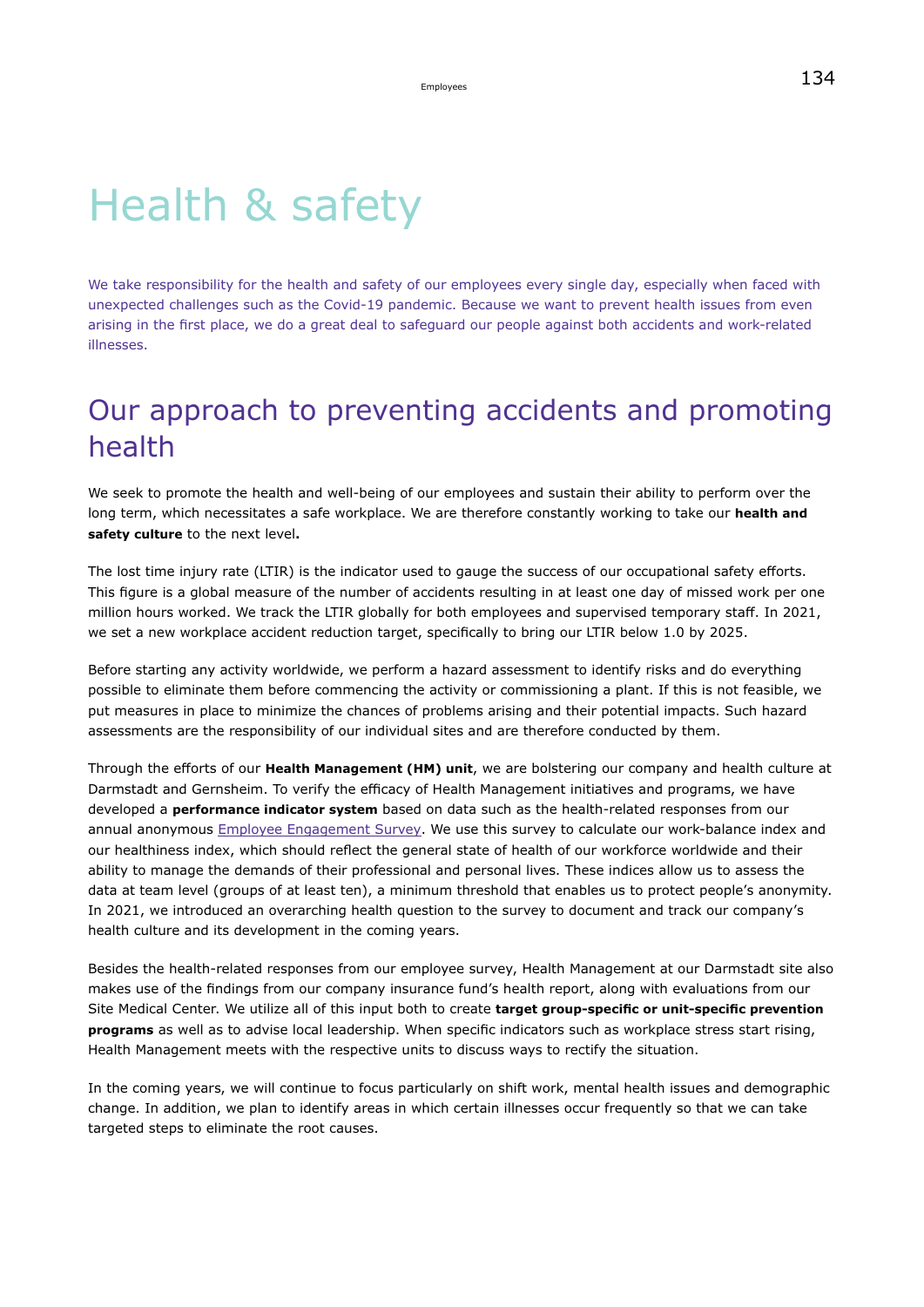### Roles and responsibilities

Our Environment, Health and Safety (EHS) management system is the responsibility of Corporate Sustainability, Quality and Trade Compliance, which reports to the Chair of the Executive Board. This Group function sets objectives, globally oversees the respective initiatives, and conducts internal EHS audits, while **local EHS managers** and their teams see to it that our individual sites comply with all occupational health and safety laws and regulations. They are also responsible for local projects, campaigns and programs.

Employees worried about their health or safety are permitted to temporarily step back from their work until the issue has been resolved. Across the Group, they are encouraged to report such concerns via our [compliance](#page-31-0) [hotline.](#page-31-0)

At our Darmstadt site, we also have safety councils and committees that convene to address health and safety issues, discussing strategy and focus areas with senior leaders, health and safety experts, and employees.

At our Darmstadt and Gernsheim sites, our Health Management unit helps embed health awareness in our company culture. After implementing each measure, the Health Management team asks all participants for their anonymous feedback and suggestions for improvement, which help shape the evolution and growth of the initiatives.

At both of these sites, our **interdisciplinary Mental Health Team** is working to tackle the growing challenges surrounding mental health in an effort to protect our workforce against psychological stress. Our Mental Health Team provides our people with interdisciplinary support from a single source. In addition to this service, we offer a telephone hotline in all 66 countries in which we operate, giving our employees and their relatives access to confidential counseling services around the clock.

#### Safety delegates and health partners

At our sites worldwide, we have safety delegates who, in addition to their usual duties, help their supervisors ensure compliance with safety regulations and requirements. At the same time, they also act as points of contact for their colleagues regarding safety-related matters.

At our Darmstadt and Gernsheim sites as well as several other German facilities, we also have health partners in place who are the interface between our employees and Health Management. They function as a healthrelated liaison for their colleagues while also informing their teams about the health programs and services on offer. They furthermore make recommendations to Health Management regarding employee needs. Our employees undergo training before taking up their role as a safety delegate or health partner.

### Our commitment: Policies and company agreements

Defining our principles and strategies for environment, health and safety (EHS), our Corporate [EHS Policy](https://www.emdgroup.com/content/dam/web/corporate/non-images/company/responsibility/us/EMD_EHS-Policy_US.pdf) is an integral part of our EHS management system, which undergoes an external ISO 45001 audit every year.

Our Group Health Policy details our approach to ensuring workplace safety for our employees while also promoting their health and well-being. This document sets out our **Group-wide approach to health and safety management**, which is aimed at preventing workplace accidents and occupational illnesses.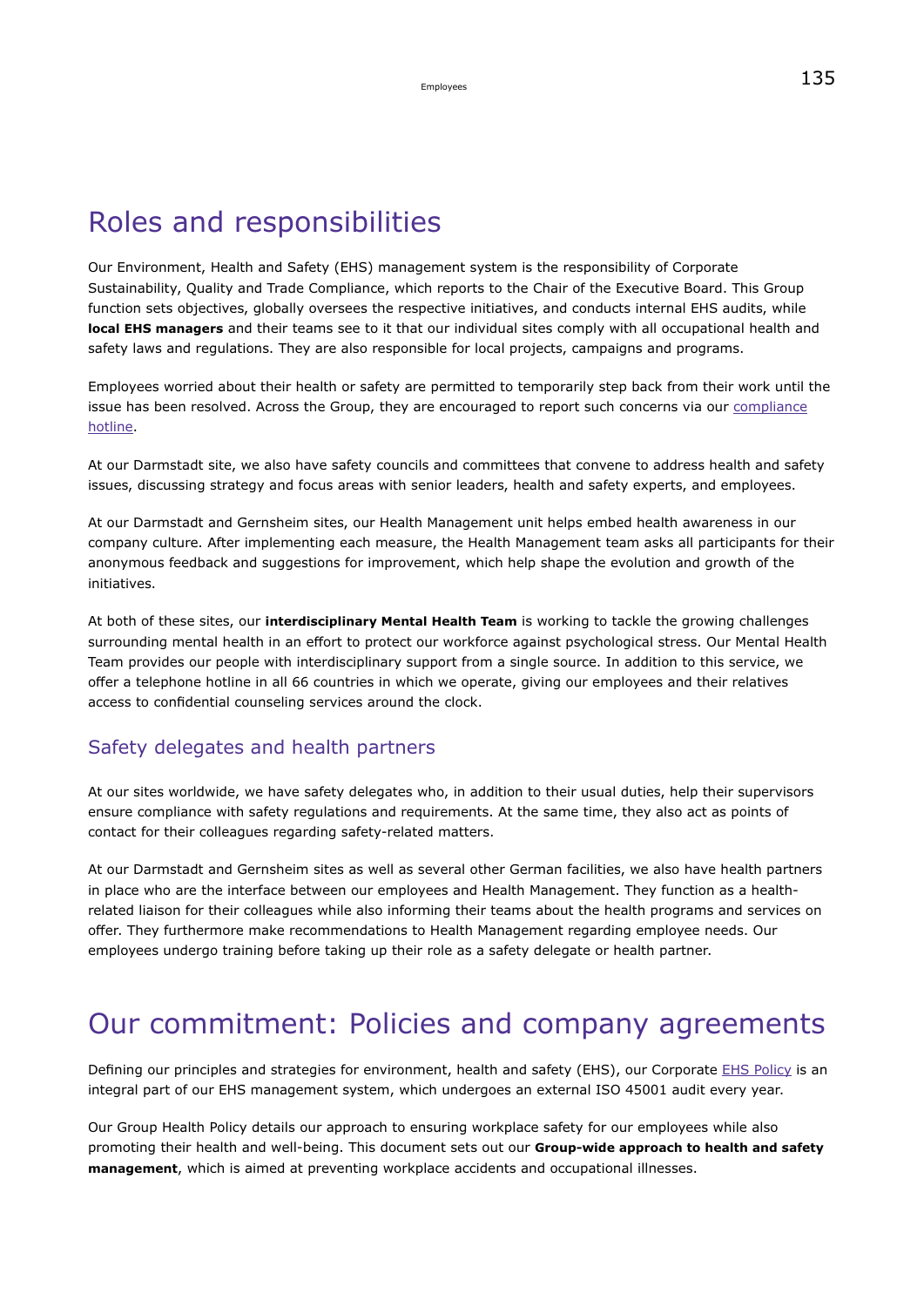To complement this policy, our Contractor EHS Management standard helps us ensure that our contractors adhere to environment, health and safety requirements throughout the entire process, from starting a job to completion.

At our sites in Germany, we abide by **company agreements** on occupational health and safety that have been drawn up in partnership with employee representatives. For instance, our Occupational Integration Management company agreement, which applies to all our sites in Germany, governs the procedure for employees who have been on extended sick leave. This document aims to retain an employee's position while also helping to prevent adverse health impacts after the respective employee returns to work.

We also have occupational health and safety company agreements in place at 13 other sites in Europe. These cover all those activities required to comply with national occupational safety regulations, such as workplace hazard assessments and regular occupational safety surveys. These company agreements also include local health services and programs for our employees.

### Safety certification at our sites

As part of a [group certificate](https://www.emdgroup.com/content/dam/web/corporate/non-images/company/responsibility/en/regulations-and-guidelines/Certificate_ISO_DQS_45001.pdf), our occupational health and safety management system was ISO 45001-certified at 46 sites at the end of 2021. At 45 of these facilities, 100% of employees are covered by this certified system. At our global headquarters in Darmstadt, ISO 45001 covers around 70% of the workforce; the occupational health and safety of the remaining 30% of employees, who do not work in operating units, as well as all other non-certified sites are safeguarded by our company's global integrated management system, which covers EHS requirements. The certification process helps us pinpoint weak areas and identify scope for improvement, allowing us to take the necessary steps in a timely fashion to ensure the health and safety of our employees going forward. Other sites are also urged to apply this standard.

### Accident rates

Our employees are required to immediately report any relevant occupational accidents to Corporate Sustainability, Quality and Trade Compliance, where the incidents are assessed. If necessary, we then implement additional safety measures at our sites. This procedure is an integral practice across all of our production facilities around the world.

We track the following occupational safety data across our sites worldwide:

- The LTIR measures the accidents resulting in at least one day of missed work per one million hours worked. In 2021, our LTIR was 1.2, an improvement over 2020 (1.3). The majority of incidents resulting in lost time were slips, trips and falls, along with contusions and lacerations from the operation of machinery and equipment. In 2021, we once more recorded no fatal accidents.
- We use our Environment, Health and Safety Incident Rate (EHS IR) to [track accidents.](#page-155-0)
- Alongside this indicator, we also use the Occupational Illness Rate in the United States to monitor work-related illnesses and their long-term effects.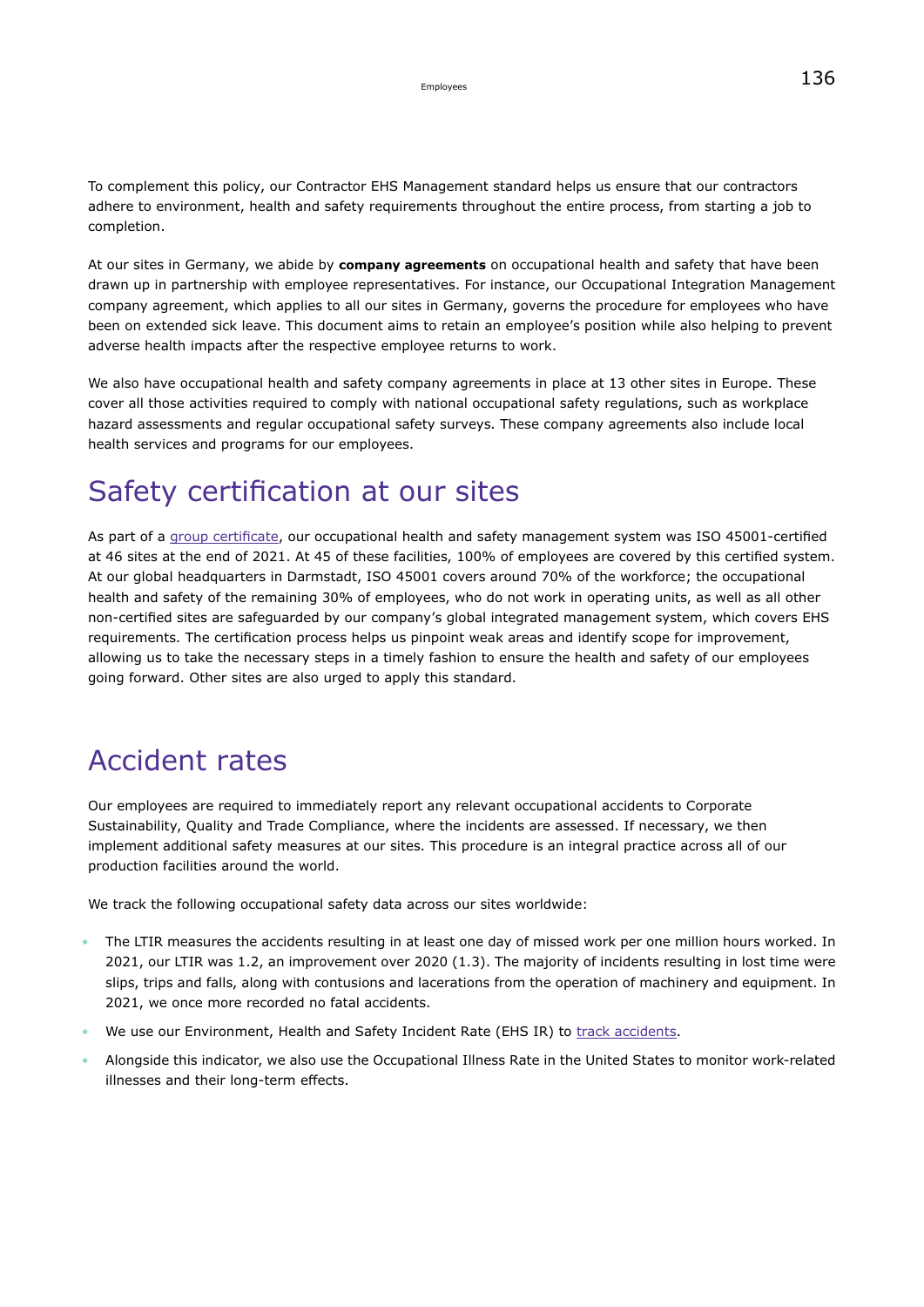### Clear rules of conduct

Experience shows that most workplace accidents can be prevented by proper conduct. For our occupational health and safety, it is therefore essential that our employees have the relevant EHS training and certification. We not only educate our employees on occupational health and safety, but actively engage them in our efforts. For instance, we invite them to participate in inspections and involve them in selecting personal protective gear. This involvement is crucial because our people best understand their actual working conditions and what is needed, enabling us to constantly improve our occupational health and safety practices and performance.

Group-wide, all new EHS managers must complete a three-day EHS onboarding that covers topics such as occupational health and safety as well as our **BeSafe! safety culture program**. Through this initiative, we raise employee awareness of workplace dangers and teach them rules for safe behavior. Despite the ongoing pandemic, in 2021 we managed to integrate four legacy Versum sites into "BeSafe!", conducting the training online. In addition, we regularly provide occupational safety training at our sites covering both legal requirements as well as the specific local risks.

### Promoting employee health

For employees at our sites in Darmstadt and Gernsheim, our Health Management unit offers specific health services such as mindfulness courses and workplace ergonomics consultation. Moreover, we have a standard operating procedure in place to continuously assess the working conditions and environment of our employees and improve these in line with the latest scientific findings. We publish a health catalog in both English and German detailing all our Health Management services, which cover topics such as ergonomics, nutrition, stress, and mental health issues. In addition, we are tackling demographic change by utilizing a tool to asses various age-related stressors, which in turn enables us to **adapt our workplaces to suit the needs of older individuals**.

#### Protective measures and vaccination campaigns

Our measures to protect our employees against Covid-19 at our sites in Darmstadt and Gernsheim are based on three pillars:

- **Testing:** By the end of December 2021, we had performed approximately 35,000 antigen rapid tests at our in-house company testing centers.
- **Walk-in clinic for cold symptoms:** Since November 2020, employees with unclear complaints and symptoms have been able to consult the walk-in clinic for cold symptoms for advice on how to best protect themselves and colleagues and to prevent infection.
- **Vaccinating:** In February 2021, our Site Medical Center initiated a Covid-19 vaccination campaign at the Darmstadt and Gernsheim sites. It started with personnel involved in the production of lipids, which are an important component of mRNA vaccines. Over the summer, we expanded the vaccination campaign initially to all other employees and later to their family members. By the end of December 2021, we had administered more than 17,800 vaccine doses to our employees in Darmstadt and Gernsheim as well as their families.

We also offered vaccinations to employees at other sites, such as those in India and Indonesia.

In addition to Covid-19 vaccinations, we also offered flu shots to employees at our Darmstadt and Gernsheim sites in autumn 2021, vaccinating more than 2,600 employees.